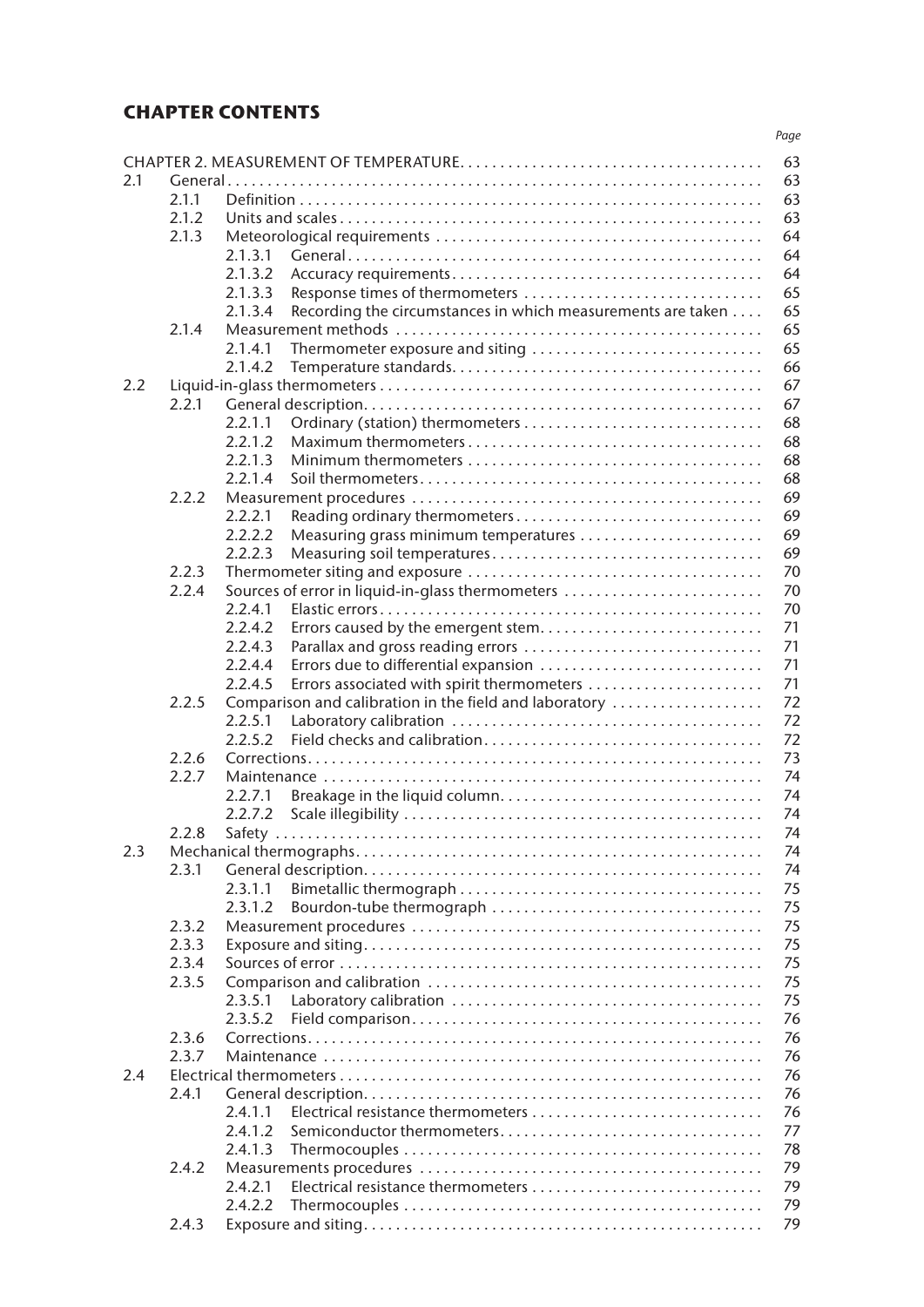#### *Page*

|    | 244   |      |                                                                   | 80 |
|----|-------|------|-------------------------------------------------------------------|----|
|    |       | 2441 | Electrical resistance thermometers                                | 80 |
|    |       |      |                                                                   | 80 |
|    | 2.4.5 |      |                                                                   | 81 |
|    |       |      |                                                                   | 81 |
|    |       |      |                                                                   | 81 |
|    | 246   |      |                                                                   | 81 |
|    | 247   |      |                                                                   | 82 |
| 25 |       |      |                                                                   | 82 |
|    | 2.5.1 |      |                                                                   | 83 |
|    | 2.5.2 |      |                                                                   | 84 |
|    |       |      | ANNEX. DEFINING THE FIXED POINTS OF THE INTERNATIONAL TEMPERATURE |    |
|    |       |      |                                                                   | 85 |
|    |       |      |                                                                   |    |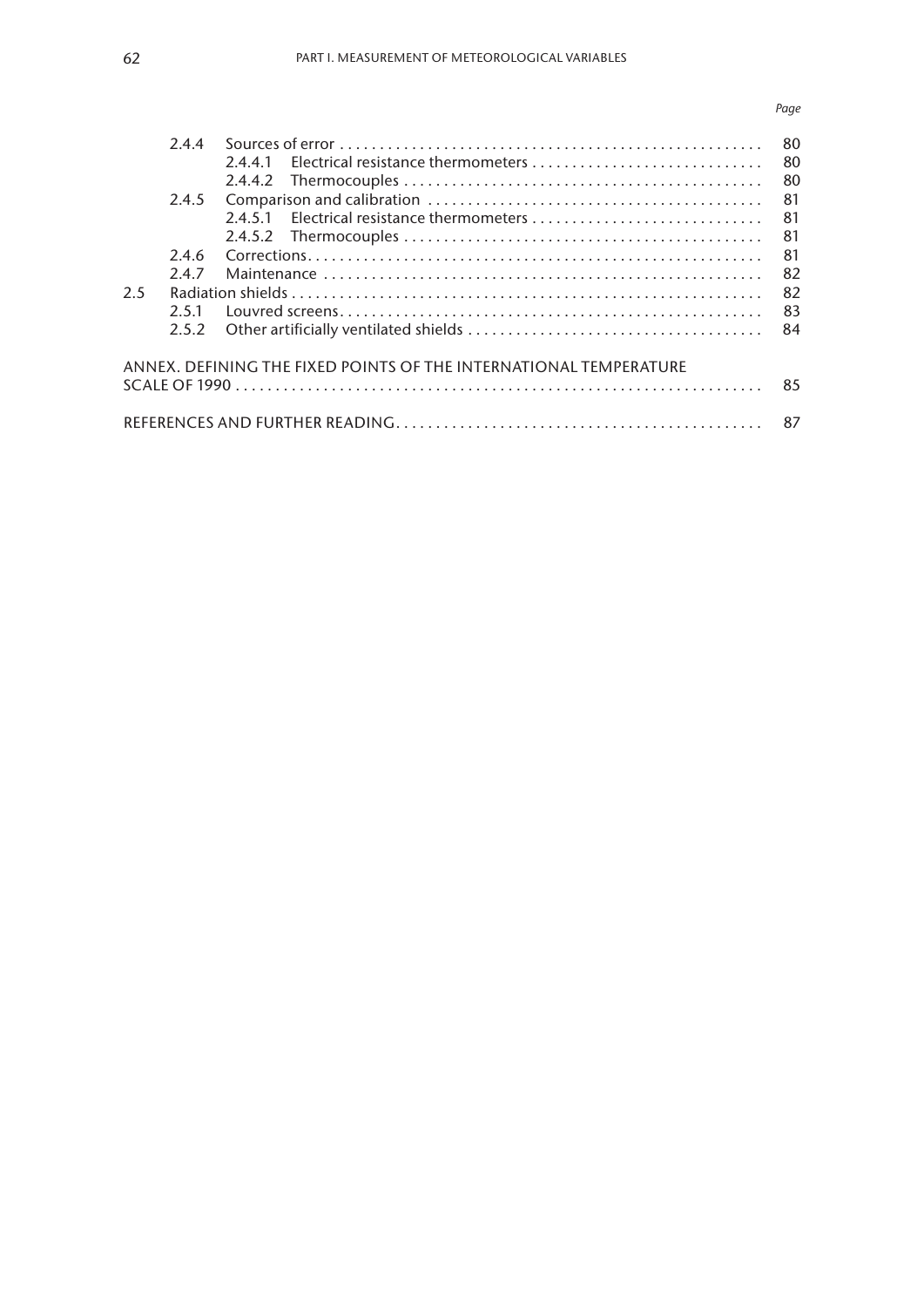# **CHAPTER 2. MEASUREMENT OF TEMPERATURE**

## 2.1 **GENERAL**

## 2.1.1 **Definition**

WMO (1992) defines temperature as a physical quantity characterizing the mean random motion of molecules in a physical body. Temperature is characterized by the behaviour whereby two bodies in thermal contact tend to an equal temperature. Thus, temperature represents the thermodynamic state of a body, and its value is determined by the direction of the net flow of heat between two bodies. In such a system, the body which overall loses heat to the other is said to be at the higher temperature. Defining the physical quantity temperature in relation to the "state of a body" however is difficult. A solution is found by defining an internationally approved temperature scale based on universal freezing and triple points.<sup>1</sup> The current such scale is the International Temperature Scale of 1990 (ITS-90),<sup>2</sup> in which temperature is expressed as  $t_{90}$  (Celsius temperature) or  $T_{90}$  (kelvin temperature). For the meteorological range (-95 °C to +60 °C),  $t_{90}$  is defined by means of a well-specified set of platinum resistance thermometers calibrated at a series of defining fixed points and using specified interpolation procedures (BIPM, 1989, 1990).

For meteorological purposes, temperatures are measured for a number of media. The most common variable measured is air temperature (at various heights). Other variables are ground, soil, grass minimum and seawater temperature. WMO (1992) defines air temperature as "the temperature indicated by a thermometer exposed to the air in a place sheltered from direct solar radiation". Although this definition cannot be used as the definition of the thermodynamic quantity itself, it is suitable for most applications.

### 2.1.2 **Units and scales**

The thermodynamic temperature (*T*), with units of kelvin (K) (also defined as "kelvin temperature"), is the basic temperature. The kelvin is the fraction 1/273.16 of the thermodynamic temperature of the triple point of water. The temperature (*t*), in degrees Celsius (or "Celsius temperature") defined by equation 2.1, is used for most meteorological purposes (from the icepoint secondary reference in Table 2.A.2 in the annex):

$$
t/\text{°C} = T/K - 273.15\tag{2.1}
$$

A temperature difference of one degree Celsius (°C) unit is equal to one kelvin (K) unit. Note that the unit K is used without the degree symbol.

In the thermodynamic scale of temperature, measurements are expressed as differences from absolute zero (0 K), the temperature at which the molecules of any substance possess no kinetic energy. The scale of temperature in general use since 1990 is the ITS-90 (see the annex), which is based on assigned values for the temperatures of a number of reproducible equilibrium states (see Table 2.A.1 in the annex) and on specified standard instruments calibrated at those temperatures. The ITS was chosen in such a way that the temperature measured against it is identical to the thermodynamic temperature, with any difference being within the present limits of measurement uncertainty. In addition to the defining fixed points of the ITS, other secondary reference points are available (see Table 2.A.2 in the annex). Temperatures of meteorological interest are obtained by interpolating between the fixed points by applying the standard formulae in the annex.

<sup>1</sup> The authoritative body for this scale is the International Bureau of Weights and Measures/Bureau International des Poids et Mesures (BIPM), Sèvres (Paris); see [http://www.bipm.org.](http://www.bipm.org) BIPM's Consultative Committee for Thermometry (CCT) is the executive body responsible for establishing and realizing the ITS.

<sup>2</sup> Practical information on ITS-90 can be found on the ITS-90 website:<http://www.its-90.com>.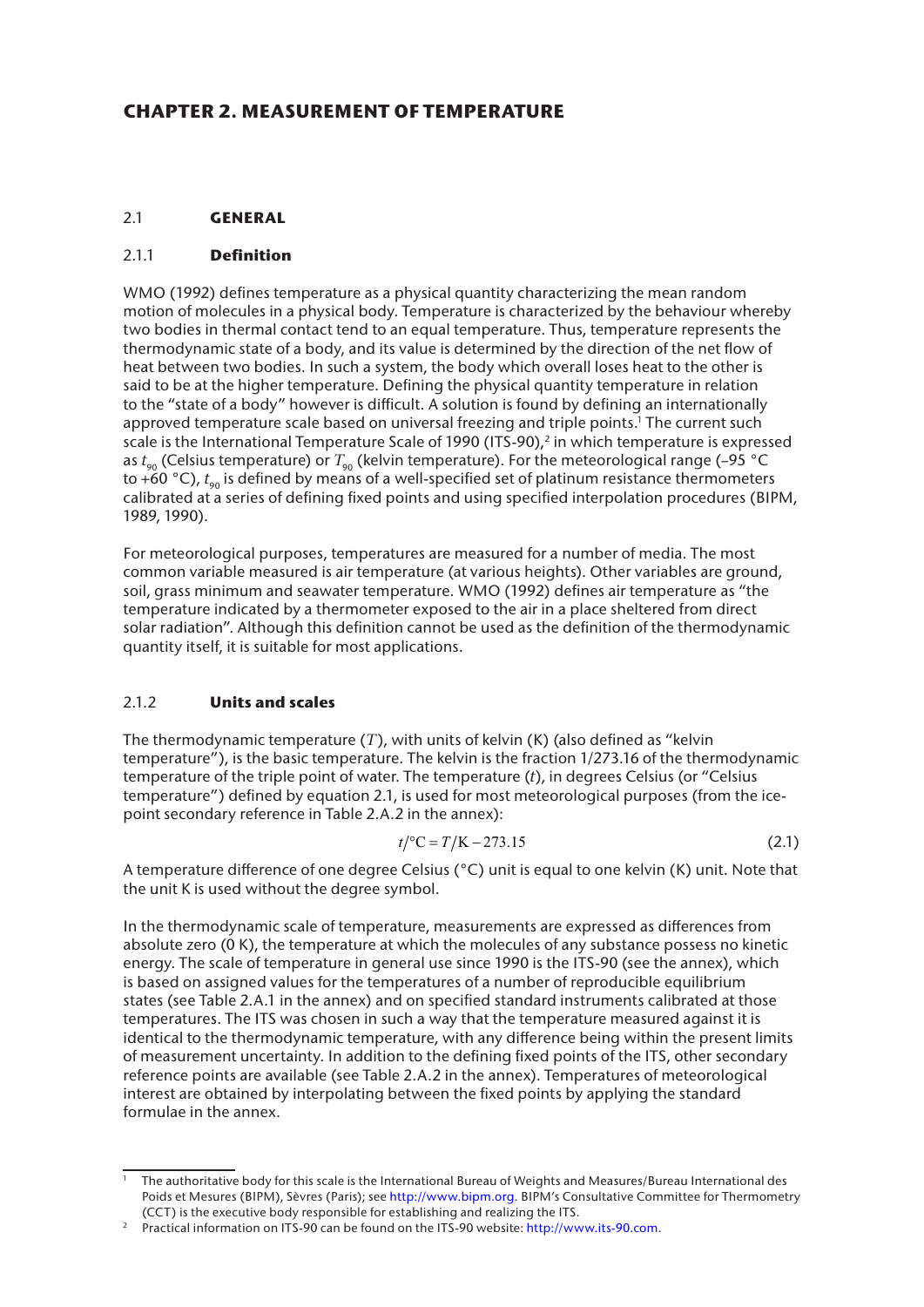## 2.1.3 **Meteorological requirements**

#### 2.1.3.1 *General*

Meteorological requirements for temperature measurements primarily relate to the following:

- (a) The air near the Earth's surface;
- (b) The surface of the ground;
- (c) The soil at various depths;
- (d) The surface levels of the sea and lakes;
- (e) The upper air.

These measurements are required, either jointly or independently and locally or globally, for input to numerical weather prediction models, for hydrological and agricultural purposes, and as indicators of climatic variability. Local temperature also has direct physiological significance for the day-to-day activities of the world's population. Measurements of temperature may be required as continuous records or may be sampled at different time intervals. This chapter deals with requirements relating to (a), (b) and (c).

### 2.1.3.2 *Accuracy requirements*

The range, reported resolution and required uncertainty for temperature measurements are detailed in Part I, Chapter 1, of this Guide. In practice, it may not be economical to provide thermometers that meet the required performance directly. Instead, cheaper thermometers, calibrated against a laboratory standard, are used with corrections being applied to their readings as necessary. It is necessary to limit the size of the corrections to keep residual errors within bounds. Also, the operational range of the thermometer will be chosen to reflect the local climatic range. As an example, the table below gives an acceptable range of calibration and errors for thermometers covering a typical measurement range.

| Thermometer type                                                                 | Ordinary      | Maximum     | Minimum       |
|----------------------------------------------------------------------------------|---------------|-------------|---------------|
| Span of scale $(^{\circ}C)$                                                      | $-30$ to 45   | $-30$ to 50 | $-40$ to $40$ |
| Range of calibration $(°C)$                                                      | $-30$ to $40$ | $-25$ to 40 | $-30$ to 30   |
| Maximum error                                                                    | < 0.2 K       | 0.2K        | 0.3K          |
| Maximum difference between<br>maximum and minimum<br>correction within the range | 0.2K          | 0.3K        | 0.5K          |
| Maximum variation of correction<br>within any interval of 10 °C                  | 0.1 K         | 0.1 K       | 0.1 K         |

#### **Example of possible thermometer characteristics**

All temperature-measuring instruments should be issued with a certificate confirming compliance with the appropriate uncertainty or performance specification, or a calibration certificate that gives the corrections that must be applied to meet the required uncertainty. This initial testing and calibration should be performed by an accredited calibration laboratory. Temperature-measuring instruments should also be checked subsequently at regular intervals, the exact apparatus used for this calibration being dependent on the instrument or sensor to be calibrated.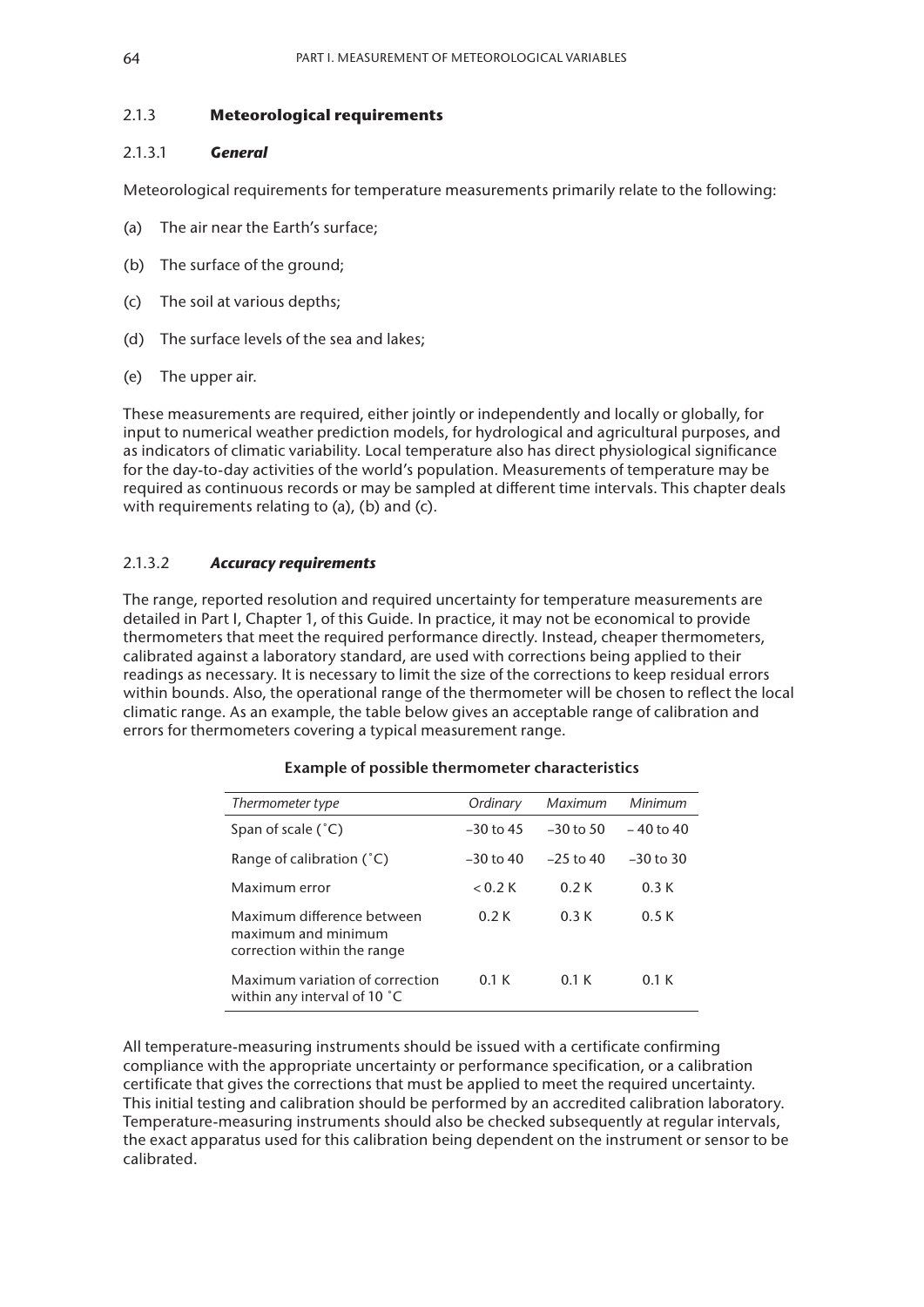### 2.1.3.3 *Response times of thermometers*

For routine meteorological observations there is no advantage in using thermometers with a very small time-constant or lag coefficient, since the temperature of the air continually fluctuates up to one or two degrees within a few seconds. Thus, obtaining a representative reading with such a thermometer would require taking the mean of a number of readings, whereas a thermometer with a larger time-constant tends to smooth out the rapid fluctuations. Too long a time constant, however, may result in errors when long-period changes of temperature occur. It is recommended that the time constant, defined as the time required by the thermometer to register 63.2% of a step change in air temperature, should be 20 s. The time constant depends on the airflow over the sensor.

### 2.1.3.4 *Recording the circumstances in which measurements are taken*

Temperature is one of the meteorological quantities whose measurements are particularly sensitive to exposure. For climate studies in particular, temperature measurements are affected by the state of the surroundings, by vegetation, by the presence of buildings and other objects, by ground cover, by the condition of, and changes in, the design of the radiation shield or screen, and by other changes in equipment (WMO, 2011). It is important that records should be kept not only of the temperature data, but also of the circumstances in which the measurements are taken. Such information is known as metadata (data about data; see Part I, Chapter 1, Annex 1.C).

### 2.1.4 **Measurement methods**

In order to measure the temperature of an object, a thermometer can be brought to the same temperature as the object (namely, into thermodynamic equilibrium with it), and the temperature of the thermometer itself can then be measured. Alternatively, the temperature can be determined by a radiometer without the need for thermal equilibrium.

Any physical property of a substance which is a function of temperature can be used as the basis of a thermometer. The properties most widely used in meteorological thermometers are thermal expansion and the change in electrical resistance with temperature. Radiometric thermometers operate in the infrared part of the electromagnetic spectrum and are used, among other applications, for temperature measurements from satellites. A special technique to determine the air temperature using ultrasonic sampling, developed to determine air speeds, also provides the average speeds of the air molecules, and as a consequence its temperature (WMO, 2002*a*).

Thermometers which indicate the prevailing temperature are often known as ordinary thermometers, while those which indicate extreme temperature over a period of time are called maximum or minimum thermometers.

There are various standard texts on instrument design and laboratory practice for the measurement of temperature thermometry, such as Jones (1992) and Middleton and Spilhaus (1960). Considering the concepts of thermometry, care should be taken that, for meteorological applications, only specific technologies are applicable because of constraints determined by the typical climate or environment.

### 2.1.4.1 *Thermometer exposure and siting*

Radiation from the sun, clouds, the ground and other surrounding objects passes through the air without appreciably changing its temperature, but a thermometer exposed freely in the open can absorb considerable radiation. As a consequence, its temperature may differ from the true air temperature, with the difference depending on the radiation intensity and on the ratio of absorbed radiation to dissipated heat. For some thermometer elements, such as the very fine wire used in an open-wire resistance thermometer, the difference may be very small or even negligible. However, with the more usual operational thermometers the temperature difference may reach 25 K under extremely unfavourable conditions. Therefore, in order to ensure that the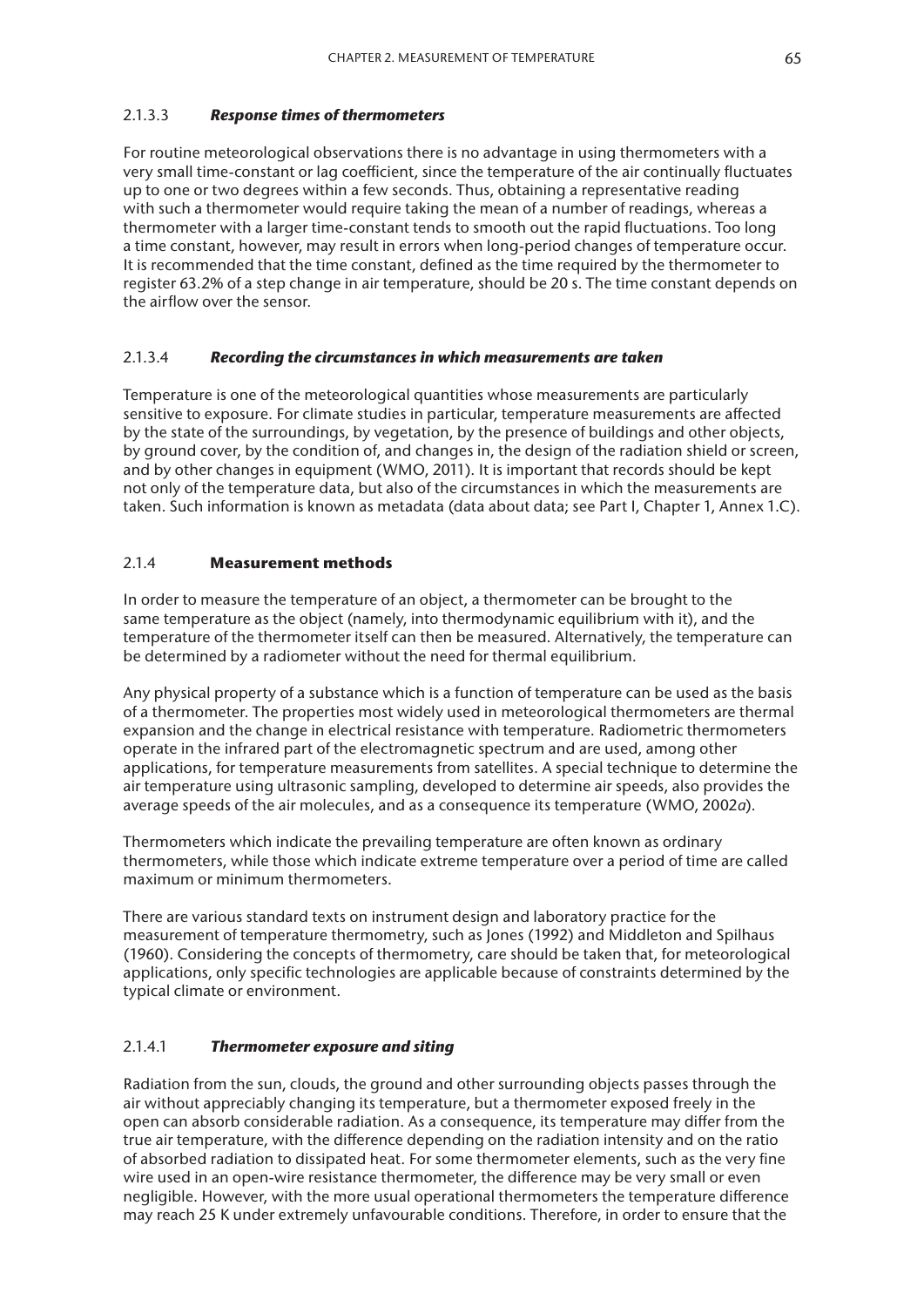thermometer is at true air temperature it is necessary to protect the thermometer from radiation by a screen or shield that also serves to support the thermometer. This screen also shelters it from precipitation while allowing the free circulation of air around it, and prevents accidental damage. Precipitation on the sensor will, depending on the local airflow, depress the sensor temperature, causing it to behave as a wet-bulb thermometer. Maintaining free circulation may, however, be difficult to achieve under conditions of rime ice accretion. Practices for reducing observational errors under such conditions will vary and may involve the use of special designs of screens or temperature-measuring instruments, including artificial ventilation. Nevertheless, in the case of artificial ventilation, care should be taken to avoid unpredictable influences caused by wet deposition in combination with evaporation during precipitation, drizzle, fog, and the like. An overview of concepts of temperature measurement applicable for operational practices is given by Sparks (1970).

In order to achieve representative results when comparing thermometer readings at different places and at different times, a standardized exposure of the screen and, hence, of the thermometer itself is also indispensable. For general meteorological work, the observed air temperature should be representative of the free air conditions surrounding the station over as large an area as possible, at a height of between 1.25 and 2 m above ground level. The height above ground level is specified because large vertical temperature gradients may exist in the lowest layers of the atmosphere. The best site for the measurements is, therefore, over level ground, freely exposed to sunshine and wind and not shielded by, or close to, trees, buildings and other obstructions. Sites on steep slopes or in hollows are subject to exceptional conditions and should be avoided. In towns and cities, local peculiarities are expected to be more marked than in rural districts. Temperature observations on the top of buildings are of doubtful significance and use because of the variable vertical temperature gradient and the effect of the building itself on the temperature distribution.

The siting classification for surface observing stations on land (see Part I, Chapter 1, Annex 1.B of this Guide) provides additional guidance on the selection of a site and the location of a thermometer within a site to optimize representativeness.

### 2.1.4.2 *Temperature standards*

#### Laboratory standards

Primary standard thermometers will be held and maintained at national standards laboratories. A national meteorological or other accredited calibration laboratory will have, as a working standard, a high-grade platinum resistance thermometer, traceable to the national standard. The uncertainty of this thermometer may be checked periodically in a water triple-point cell. The triple point of water is defined exactly and can be reproduced in a triple-point cell with an uncertainty of  $1 \cdot 10^{-4}$  K.

### Field standards

The WMO reference psychrometer (WMO, 1992) is the reference instrument for determining the relationship between the air temperature measured by conventional surface instruments and the true air temperature. This instrument has been designed to be used as a free-standing instrument and not for deployment within a screen or shelter; it is the most accurate instrument available for evaluating and comparing instrument systems. It is not intended for continuous use in routine meteorological operations and is capable of providing a temperature measurement with an uncertainty of 0.04 K (at the 95% confidence level). See Part I, Chapter 4, for further information.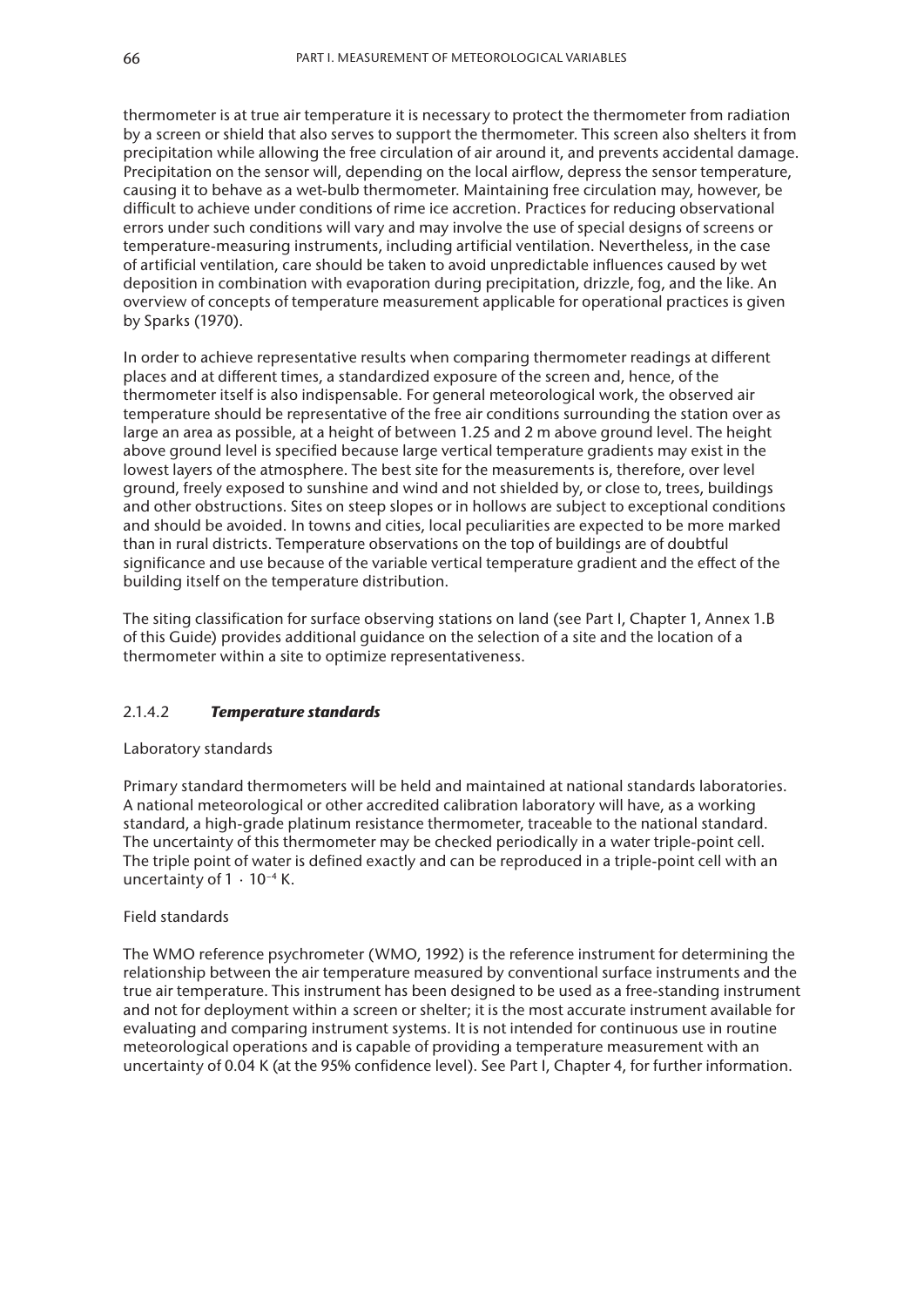## 2.2 **LIQUID-IN-GLASS THERMOMETERS**

## 2.2.1 **General description**

For routine observations of air temperature, including maximum, minimum and wet-bulb temperatures, liquid-in-glass thermometers are still commonly used. Such thermometers make use of the differential expansion of a pure liquid with respect to its glass container to indicate the temperature. The stem is a tube which has a fine bore attached to the main bulb; the volume of liquid in the thermometer is such that the bulb is filled completely but the stem is only partially filled at all temperatures to be measured. The changes in volume of the liquid with respect to its container are indicated by changes in the liquid column; by calibration with respect to a standard thermometer, a scale of temperature can be marked on the stem, or on a separate scale tightly attached to the stem.

The liquid used depends on the required temperature range; mercury<sup>3</sup> is generally used for temperatures above its freezing point (-38.9 °C), while ethyl alcohol or other pure organic liquids are used for lower temperatures. The glass should be one of the normal or borosilicate glasses approved for use in thermometers. The glass bulb is made as thin as is consistent with reasonable strength to facilitate the conduction of heat to and from the bulb and its contents. A narrower bore provides greater movement of liquid in the stem for a given temperature change, but reduces the useful temperature range of the thermometer for a given stem length. The thermometer should be suitably annealed before it is graduated in order to minimize the slow changes that occur in the glass with ageing.

There are four main types of construction for meteorological thermometers, as follows:

- (a) The sheathed type with the scale engraved on the thermometer stem;
- (b) The sheathed type with the scale engraved on an opal glass strip attached to the thermometer tube inside the sheath;
- (c) The unsheathed type with the graduation marks on the stem and mounted on a metal, porcelain or wooden back carrying the scale numbers;
- (d) The unsheathed type with the scale engraved on the stem.

The stems of some thermometers are lens-fronted to provide a magnified image of the mercury thread.

Types (a) and (b) have the advantage over types (c) and (d) that their scale markings are protected from wear. For types (c) and (d), the markings may have to be reblackened from time to time; on the other hand, such thermometers are easier to make than types (a) and (b). Types (a) and (d) have the advantage of being less susceptible to parallax errors (see section 2.2.4). An overview of thermometers, designed for use in meteorological practices is given by HMSO (1980).

Whichever type is adopted, the sheath or mounting should not be unduly bulky as this would keep the heat capacity high. At the same time, the sheath or mounting should be sufficiently robust to withstand the normal risks associated with handling and transit.

For mercury-in-glass thermometers, especially maximum thermometers, it is important that the vacuum above the mercury column be nearly perfect. All thermometers should be graduated for total immersion, with the exception of thermometers for measuring soil temperature. The special requirements of thermometers for various purposes are dealt with hereafter under the appropriate headings.

Advice concerning the safe use of mercury is given in Part I, Chapter 3, 3.2.7. The Minamata Convention on Mercury of the United Nations Environment Programme entered into force in October 2013 and will have a significant impact on the use of mercury for meteorological applications.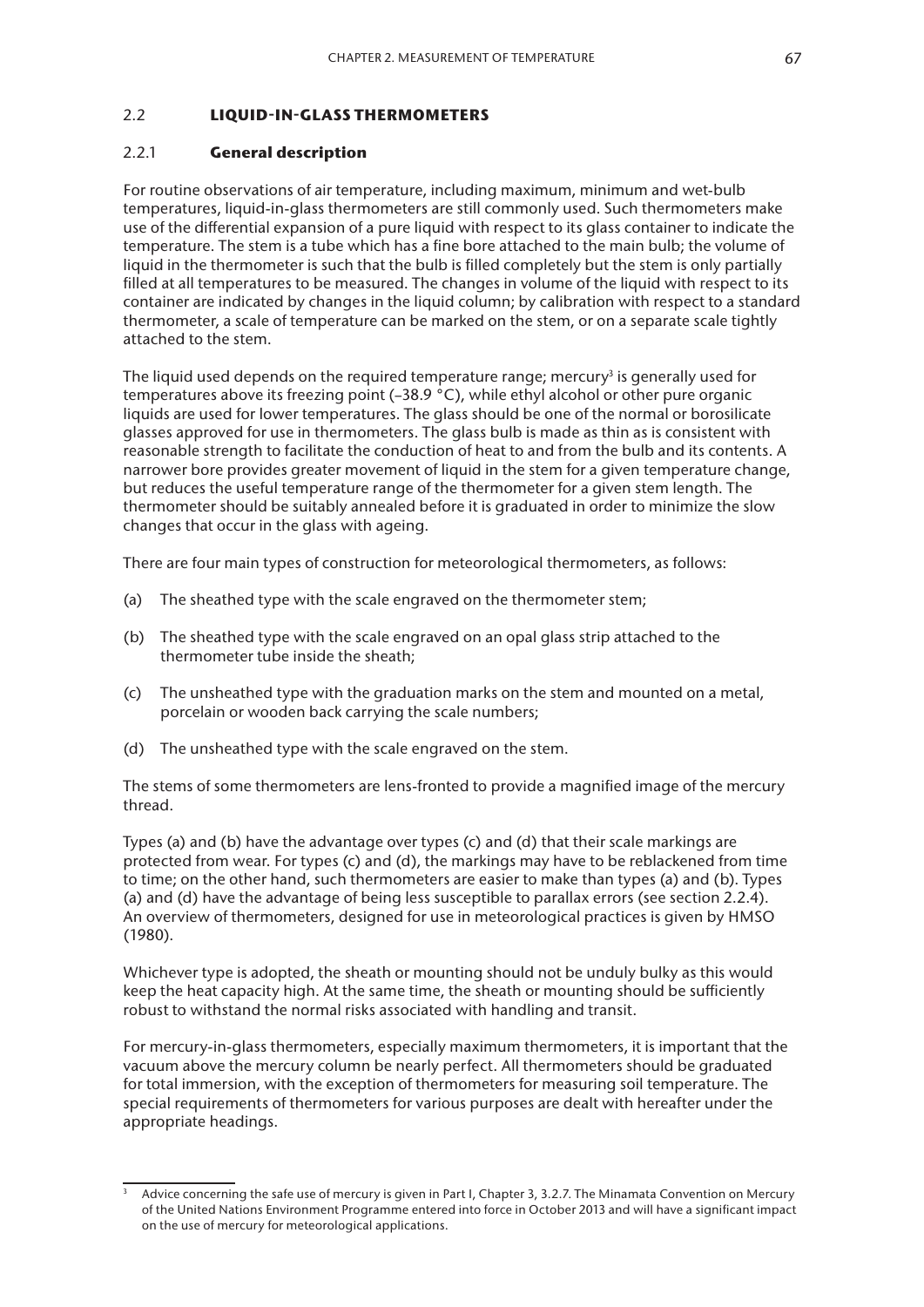## 2.2.1.1 *Ordinary (station) thermometers*

This is the most accurate instrument of all meteorological thermometers. Usually it is a mercuryin-glass-type thermometer. Its scale markings have an increment of 0.2 K or 0.5 K, and the scale is longer than that of the other meteorological thermometers.

The ordinary thermometer is used in a thermometer screen to avoid radiation errors. A support keeps it in a vertical position with the bulb at the lower end. The form of the bulb is that of a cylinder or an onion.

A pair of ordinary thermometers can be used as a psychrometer if one of them is fitted with a wet-bulb<sup>4</sup> sleeve.

## 2.2.1.2 *Maximum thermometers*

The recommended type for maximum thermometers is a mercury-in-glass thermometer with a constriction in the bore between the bulb and the beginning of the scale. This constriction prevents the mercury column from receding with falling temperatures. However, observers can reset by holding it firmly, bulb-end downwards, and swinging their arm until the mercury column is reunited. A maximum thermometer should be mounted at an angle of about 2° from the horizontal position, with the bulb at the lower end to ensure that the mercury column rests against the constriction without gravity forcing it to pass. It is desirable to have a widening of the bore at the top of the stem to enable parts of the column which have become separated to be easily united.

## 2.2.1.3 *Minimum thermometers*

As regards minimum thermometers, the most common instrument is a spirit thermometer with a dark glass index, about 2 cm long, immersed in the spirit. Since some air is left in the tube of a spirit thermometer, a safety chamber should be provided at the upper end which should be large enough to allow the instrument to withstand a temperature of 50 °C without being damaged. Minimum thermometers should be supported in a similar manner to maximum thermometers, in a near-horizontal position. Various liquids can be used in minimum thermometers, such as ethyl alcohol, pentane and toluol. It is important that the liquid should be as pure as possible since the presence of certain impurities increases the tendency of the liquid to polymerize with exposure to light and after the passage of time; such polymerization causes a change in calibration. In the case of ethyl alcohol, for example, the alcohol should be completely free of acetone.

Minimum thermometers are also exposed to obtain grass minimum temperature.

## 2.2.1.4 *Soil thermometers*

For measuring soil temperatures at depths of 20 cm or less, mercury-in-glass thermometers, with their stems bent at right angles, or any other suitable angle, below the lowest graduation, are in common use. The thermometer bulb is sunk into the ground to the required depth, and the scale is read with the thermometer in situ. These thermometers are graduated for immersion up to the measuring depth. Since the remainder of the thermometer is kept at air temperature, a safety chamber should be provided at the end of the stem for the expansion of the mercury.

For measuring temperature at depths of over 20 cm, mercury-in-glass thermometers, mounted on wooden, glass or plastic tubes, with their bulbs embedded in wax or metallic paint, are recommended. The thermometer-tube assemblies are then suspended or slipped in thin-walled metal or plastic tubes sunk into the ground to the required depth. In cold climates, the tops of the outer tubes should extend above the ground to a height greater than the expected depth of snow cover.

Wet-bulb temperatures are explained in Part I, Chapter 4.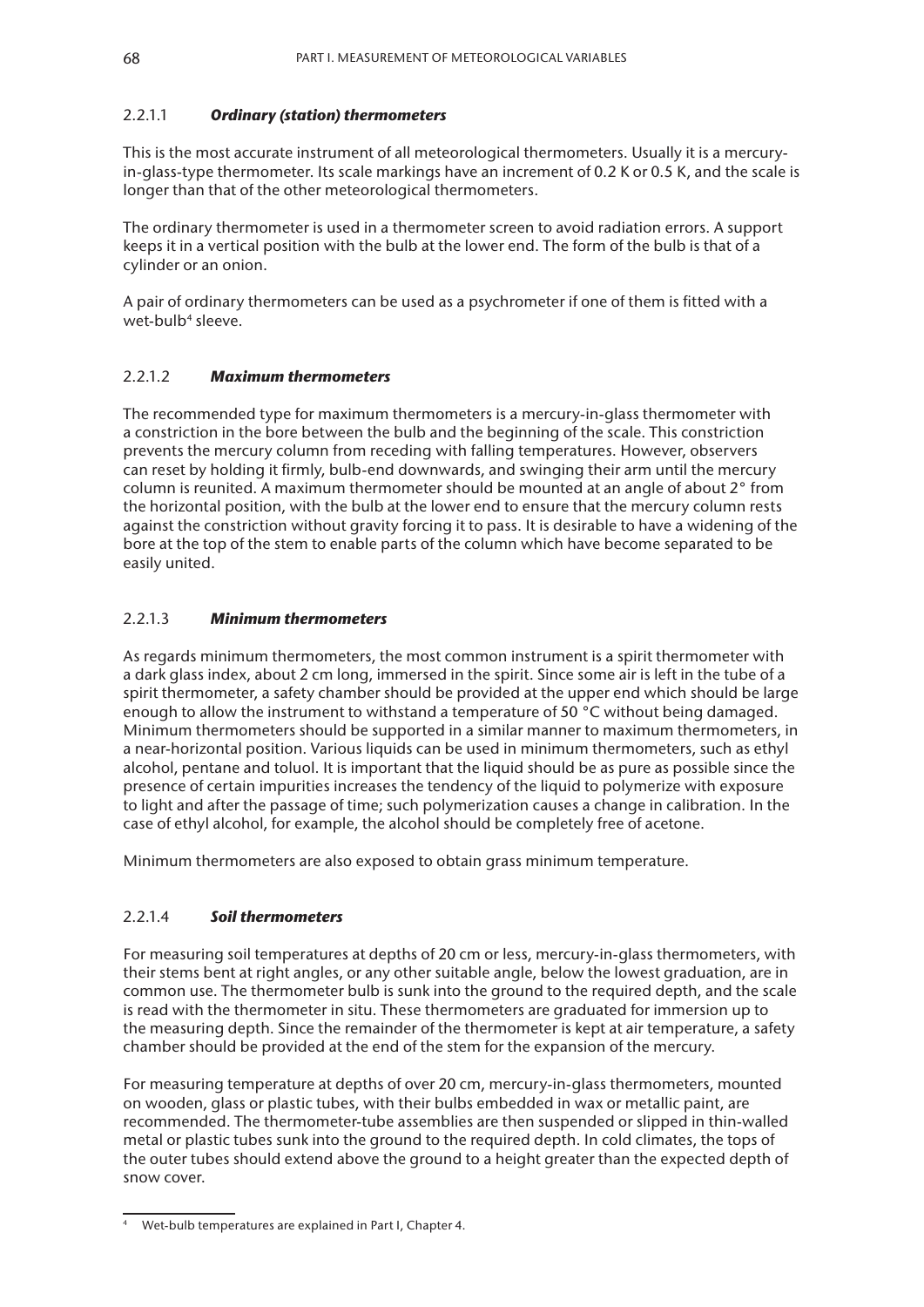The technique of using vertical steel tubes is unsuitable for measuring the diurnal variation of soil temperature, particularly in dry soil, and calculations of soil thermal properties based on such measurements could be significantly in error because they will conduct heat from the surface layer.

The large time-constant due to the increased heat capacity enables the thermometers to be removed from the outer tubes and read before their temperature has had time to change appreciably from the soil temperature.

When the ground is covered by snow, and in order that the observer may approach the line of thermometers without disturbing the snow cover, it is recommended that a lightweight bridge be constructed parallel to the line of thermometers. The bridge should be designed so that the deck can be removed between readings without affecting the snow cover.

### 2.2.2 **Measurement procedures**

### 2.2.2.1 *Reading ordinary thermometers*

Thermometers should be read as rapidly as possible in order to avoid changes of temperature caused by the observer's presence. Since the liquid meniscus, or index, and the thermometer scale are not on the same plane, care must be taken to avoid parallax errors. These will occur unless the observer ensures that the straight line from his/her eye to the meniscus, or index, is at a right angle to the thermometer stem. Since thermometer scales are not normally subdivided to less than one fifth of a degree, readings to the nearest tenth of a degree, which are essential in psychrometry, must be made by estimation. Corrections for scale errors, if any, should be applied to the readings. Maximum and minimum thermometers should be read and set at least twice daily. Their readings should be compared frequently with those of an ordinary thermometer in order to ensure that no serious errors develop.

### 2.2.2.2 *Measuring grass minimum temperatures*

The grass minimum temperature is the lowest temperature reached overnight by a thermometer freely exposed to the sky just above short grass. The temperature is measured with a minimum thermometer such as that described in section 2.2.1.3. The thermometer should be mounted on suitable supports so that it is inclined at an angle of about 2° from the horizontal position, with the bulb lower than the stem, 25 to 50 mm above the ground and in contact with the tips of the grass. When the ground is covered with snow, the thermometer should be supported immediately above the surface of the snow, as near to it as possible without actually touching it.

Normally, the thermometer is exposed at the last observation hour before sunset, and the reading is taken the next morning. The instrument is kept within a screen or indoors during the day. However, at stations where an observer is not available near sunset, it may be necessary to leave the thermometer exposed throughout the day. In strong sunshine, exposing the thermometer in this way can cause the spirit to distil and collect in the top of the bore. This effect can be minimized by fitting a cotton sock on a black metal shield over the safety chamber end of the thermometer; this shield absorbs more radiation and consequently reaches a higher temperature than the rest of the thermometer. Thus, any vapour will condense lower down the bore at the top of the spirit column.

## 2.2.2.3 *Measuring soil temperatures*

The standard depths for soil temperature measurements are 5, 10, 20, 50 and 100 cm below the surface; additional depths may be included. The site for such measurements should be a level plot of bare ground (about 75 cm<sup>2</sup>) and typical of the surrounding soil for which information is required. If the surface is not representative of the general surroundings, its extent should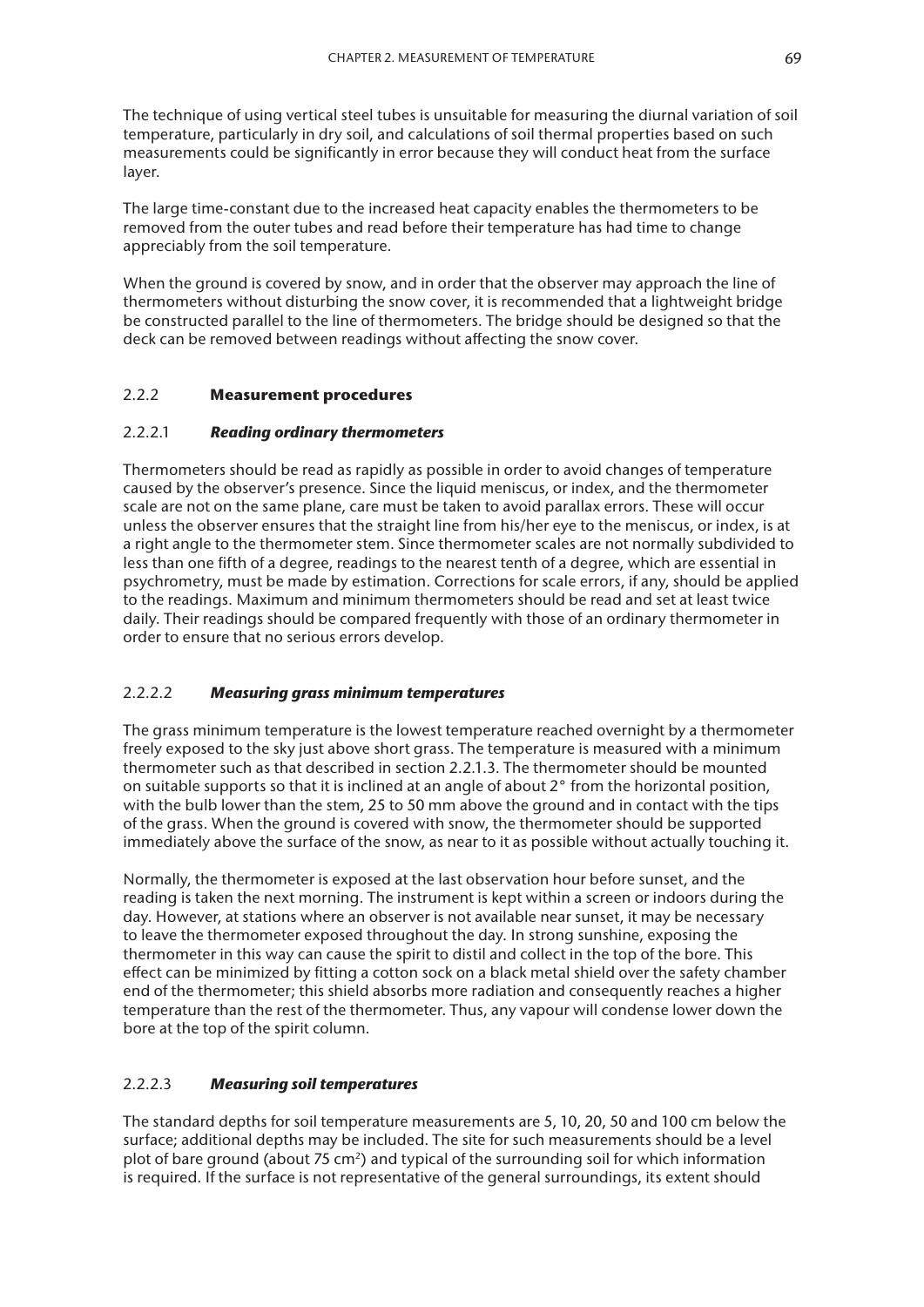not be less than 100 m<sup>2</sup>. When the ground is covered with snow, it is desirable to measure the temperature of the snow cover as well. Where snow is rare, the snow may be removed before taking the readings and then replaced.

When describing a site for soil temperature measurements, the soil type, soil cover and the degree and direction of the ground's slope should be recorded. Whenever possible, the physical soil constants, such as bulk density, thermal conductivity and the moisture content at field capacity, should be indicated. The level of the water table (if within 5 m of the surface) and the soil structure should also be included.

At agricultural meteorological stations, the continuous recording of soil temperatures and air temperatures at different levels in the layer adjacent to the soil (from ground level up to about 10 m above the upper limit of prevailing vegetation) is desirable.

### 2.2.3 **Thermometer siting and exposure**

Both ordinary thermometers and maximum and minimum thermometers are always exposed in a thermometer screen placed on a support. Extreme thermometers are mounted on suitable supports so that they are inclined at an angle of about 2° from the horizontal position, with the bulb being lower than the stem.

The siting and exposure of grass minimum thermometers is as prescribed in section 2.2.2.2. At a station where snow is persistent and of varying depth, it is possible to use a support that allows the thermometers to be raised or lowered to maintain the correct height above the snow surface.

### 2.2.4 **Sources of error in liquid-in-glass thermometers**

The main sources of error common to all liquid-in-glass thermometers are the following:

- (a) Elastic errors;
- (b) Errors caused by the emergent stem;
- (c) Parallax and gross reading errors;
- (d) Changes in the volume of the bulb produced by exterior or interior pressure;
- (e) Capillarity;
- (f) Errors in scale division and calibration;
- (g) Inequalities in the expansion of the liquid and glass over the range considered.

The last three errors can be minimized by the manufacturer and included in the corrections to be applied to the observed values. Some consideration needs to be given to the first three errors. Error (d) does not usually arise when the thermometers are used for meteorological purposes.

### 2.2.4.1 *Elastic errors*

There are two kinds of elastic errors, namely reversible and irreversible errors. The first is of importance only when a thermometer is exposed to a large temperature range in a short period of time. Thus, if a thermometer is checked at the steam point and shortly afterwards at the ice point, it will read slightly too low at first and then the indicated temperature will rise slowly to the correct value. This error depends on the quality of the glass employed in the thermometer, and may be as much as 1 K (with glass of the highest quality it should be only 0.03 K) and would be proportionately less for smaller ranges of temperature. The effect is of no importance in meteorological measurements, apart from the possibility of error in the original calibration.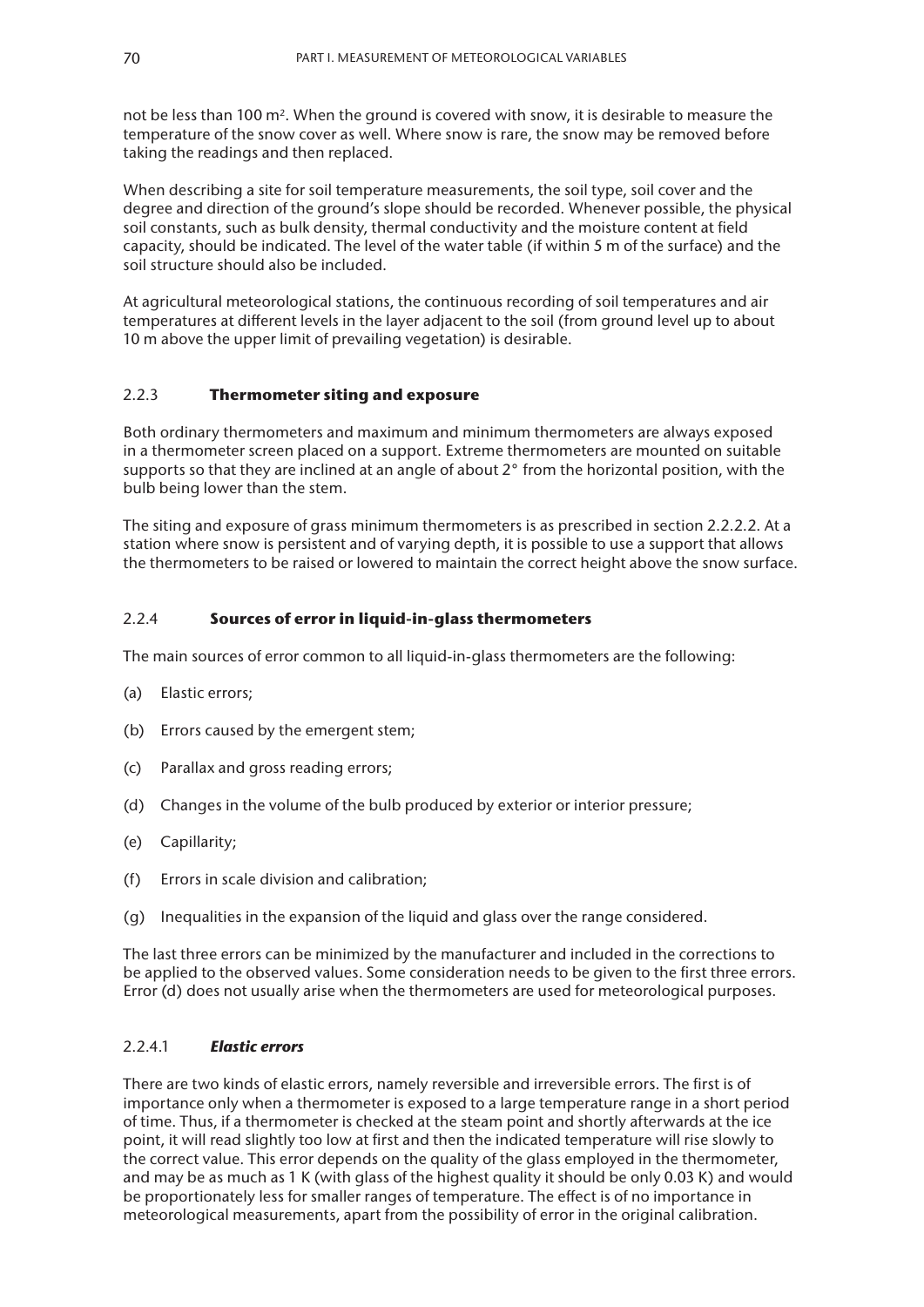The irreversible changes may be more significant. The thermometer bulb tends to contract slowly over a period of years and, thus, causes the zero to rise. The greatest change will take place in the first year, after which the rate of change will gradually decrease. This alteration can be reduced by subjecting the bulb to heat treatment and by using the most suitable glass. Even with glass of the highest quality, the change may be about 0.01 K per year at first. For accurate work, and especially with inspector or check thermometers, the zero should be redetermined at the recommended intervals and the necessary corrections applied.

## 2.2.4.2 *Errors caused by the emergent stem*

A thermometer used to measure air temperature is usually completely surrounded by air at an approximately uniform temperature, and is calibrated by immersing the thermometer either completely or only to the top of the mercury column (namely, calibrated by complete or partial immersion). When such a thermometer is used to determine the temperature of a medium which does not surround the stem, so that the effective temperature of the stem is different from that of the bulb, an error will result.

For meteorological applications, the most likely circumstance where this might be encountered is when checking the calibration of an ordinary thermometer in a vessel containing another liquid at a temperature significantly different from ambient temperature and only the bulb or lower part of the stem is immersed.

## 2.2.4.3 *Parallax and gross reading errors*

If the thermometer is not viewed on the plane that is perpendicular to the stem of the thermometer, parallax errors will arise. The error increases with the thickness of the thermometer stem and the angle between the actual and the correct line of sight. This error can be avoided only by taking great care when making an observation. With mercury-in-glass thermometers suspended vertically, as in an ordinary screen, the thermometer must be viewed at the horizontal level of the top of the mercury column.

Errors can also occur because observers usually disturb the surroundings in some way when they approach to read the thermometer. It is, therefore, necessary for observers to take the readings to the nearest tenth of a degree as soon as possible. Gross reading errors are usually 1°, 5° or 10° in magnitude. Such errors will be avoided if observers recheck the tens and units figure after taking their initial reading.

### 2.2.4.4 *Errors due to differential expansion*

The coefficient of cubical expansion of mercury is  $1.82 \cdot 10^{-4}$  K<sup>-1</sup>, and that of most glass lies between 1.0  $\cdot$  10<sup>-5</sup> and 3.0  $\cdot$  10<sup>-5</sup> K<sup>-1</sup>. The expansion coefficient of the glass is, thus, an important fraction of that of mercury and cannot be neglected. As neither the coefficients of cubical expansion of mercury and glass nor the cross-sectional area of the bore of the stem are strictly constant over the range of temperature and length of the stem being used, the scale value of unit length of the stem varies along the stem, and the thermometer has to be calibrated by the manufacturer against a standard thermometer before it can be used.

### 2.2.4.5 *Errors associated with spirit thermometers*

The expansion coefficients of the liquids used in spirit thermometers are very much larger than those of mercury, and their freezing points are much lower (ethyl alcohol freezes at  $-115$  °C). Spirit is used in minimum thermometers because it is colourless and because its larger expansion coefficient enables a larger bore to be used. Spirit thermometers are less accurate than mercury thermometers of similar cost and quality. In addition to having the general disadvantages of liquid-in-glass thermometers, spirit thermometers have some peculiarities to themselves: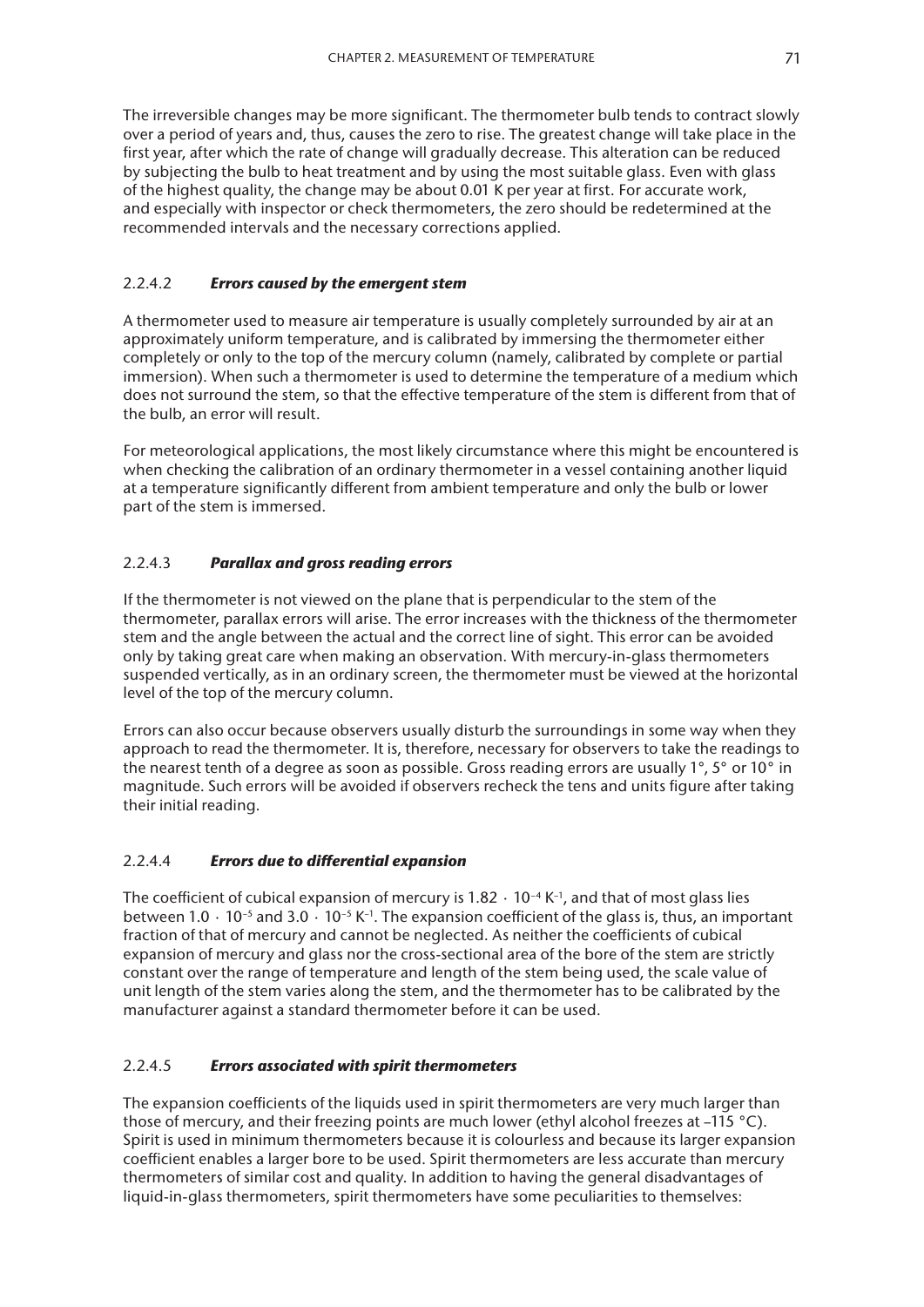- (a) Adhesion of the spirit to the glass: Unlike mercury, organic liquids generally wet the glass. Therefore, when the temperature falls rapidly, a certain amount of the liquid may remain on the walls of the bore, causing the thermometer to read low. The liquid gradually drains down the bore if the thermometer is suspended vertically;
- (b) Breaking of the liquid column: Drops of the liquid often form in the upper part of the thermometer stem by a process of evaporation and condensation. These can be reunited with the main column, but errors may be caused at the beginning of the process before it is noticed. The column is also often broken during transport. This error is reduced during manufacture by sealing off the thermometer at its lowest temperature so that it contains the maximum amount of air in the stem;
- (c) Slow changes in the liquid: The organic liquids used tend to polymerize with age and exposure to light, with a consequent gradual diminution in liquid volume. This effect is speeded up by the presence of impurities; in particular, the presence of acetone in ethyl alcohol has been shown to be very deleterious. Great care has therefore to be taken over the preparation of the liquid for the thermometers. This effect may also be increased if dyes are used to colour the liquid to make it more visible.

The reduction of errors caused by breakage in the liquid column and the general care of spirit thermometers are dealt with later in this chapter.

### 2.2.5 **Comparison and calibration in the field and laboratory**

### 2.2.5.1 *Laboratory calibration*

Laboratory calibrations of thermometers should be carried out by accredited calibration laboratories. For liquid-in-glass thermometers, a liquid bath should be employed, within which it should be possible to maintain the temperature at any desired values within the required range. The rate of temperature change within the liquid should not exceed the recommended limits, and the calibration apparatus should be provided with a means of stirring the liquid. The reference thermometers and thermometers being calibrated should be suspended independently of the container and fully immersed, and should not touch the sides.

Sufficient measurements should be taken to ensure that the corrections to be applied represent the performance of the thermometer under normal conditions, with errors due to interpolation at any intermediate point not exceeding the non-systematic errors (see Part IV, Chapter 4).

### 2.2.5.2 *Field checks and calibration*

All liquid-in-glass thermometers experience gradual changes of zero. For this reason, it is desirable to check them at regular intervals, usually about once every two years. The thermometers should be stored in an upright position at room temperature for at least 24 h before the checking process begins.

The ice point may be checked by almost filling a Dewar flask with crushed ice made from distilled water and moistening it with more distilled water. The space between the ice pieces as well as the bottom of the vessel should be free from air. The water should remain 2 cm beneath the ice surface. An ordinary Thermos flask will accommodate the total immersion of most thermometers up to their ice point. The thermometers should be inserted so that as little of the mercury or spirit column as possible emerges from the ice. An interval of at least 15 min should elapse to allow the thermometer to take up the temperature of the melting ice before a reading of the indicated temperature is taken. Each thermometer should be moved backwards and forwards through the mixture and immediately read to a tenth part of the scale interval. Further readings at 5 min intervals should be taken and a mean value computed.

Other points in the range can be covered by reference to a travelling standard or inspector thermometer. Comparison should be made by immersing the reference thermometer and the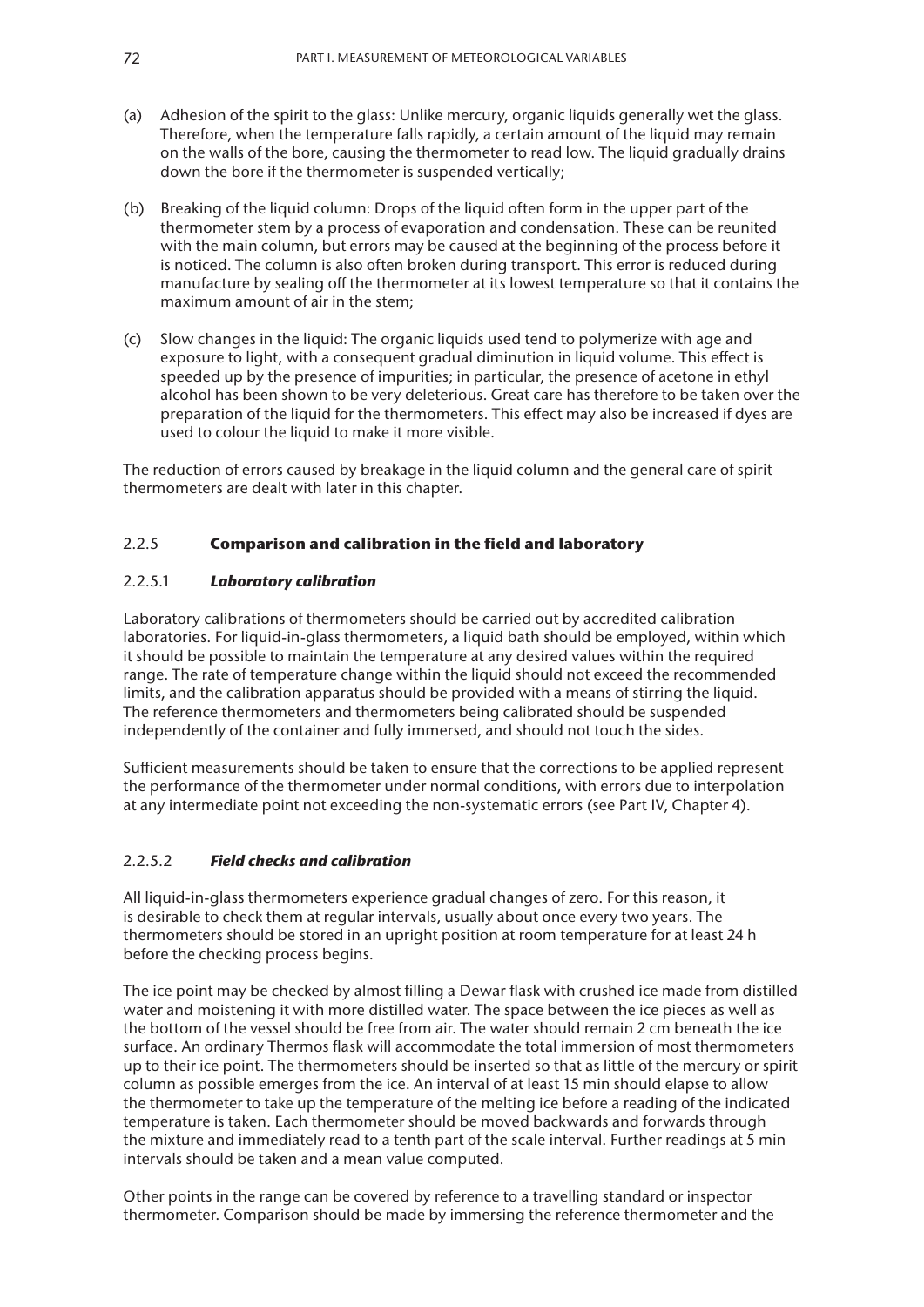thermometer, or thermometers, to be calibrated in a deep vessel of water. It is generally better to work indoors, especially if the sun is shining, and the best results will be obtained if the water is at, or close to, ambient temperature.

Each thermometer is compared with the reference thermometer; thermometers of the same type can be compared with each other. For each comparison, the thermometers are held with their bulbs close together, moved backwards and forwards through the water for about 1 min, and then read. It must be possible to read both thermometers without changing the depth of immersion; subject to this, the bulbs should be as deep in the water as possible. Most meteorological thermometers are calibrated for total immersion; provided that the difference between the water and air temperature is not more than 5 K, the emergent stem correction should be negligible. Often, with the bulbs at the same depth, the tops of the columns of mercury (or other liquid) in the reference thermometer and the thermometer being checked will not be very close together. Particular care should therefore be taken to avoid parallax errors.

These comparisons should be made at least three times for each pair of thermometers. For each set of comparisons, the mean of the differences between readings should not exceed the tolerances specified in the table in section 2.1.3.2.

Soil thermometers may be calibrated in this manner, but should be left in the water for at least 30 min to allow the wax in which the bulbs are embedded to take up the temperature of the water. The large time-constant of the soil thermometer makes it difficult to conduct a satisfactory check unless the temperature of the water can be kept very steady. If the calibration is carefully carried out in water whose temperature does not change by more than 1 K in 30 min, the difference from the corrected reading of the reference thermometer should not exceed 0.25 K.

### 2.2.6 **Corrections**

When initially issued, thermometers identified by a serial number should be provided with either a dated certificate confirming compliance with the uncertainty requirement, or a dated calibration certificate giving the corrections that should be applied to the readings to achieve the required uncertainty.

In general, if the errors at selected points in the range of a thermometer (for example,  $0^{\circ}C$ , 10 °C, 20 °C) are all within 0.05 K, no corrections will be necessary and the thermometers can be used directly as ordinary thermometers in naturally ventilated screens and as maximum, minimum, soil or grass minimum thermometers. If the errors at these selected points are greater than 0.05 K, a table of corrections should be available to the observer at the place of reading, together with unambiguous instructions on how these corrections should be applied.

Thermometers for which certificates would normally be issued are those:

- (a) For use in ventilated psychrometers;
- (b) For use by inspectors as travelling standards;
- (c) For laboratory calibration references;
- (d) For special purposes for which the application of corrections is justified.

For psychrometric use, identical thermometers should be selected.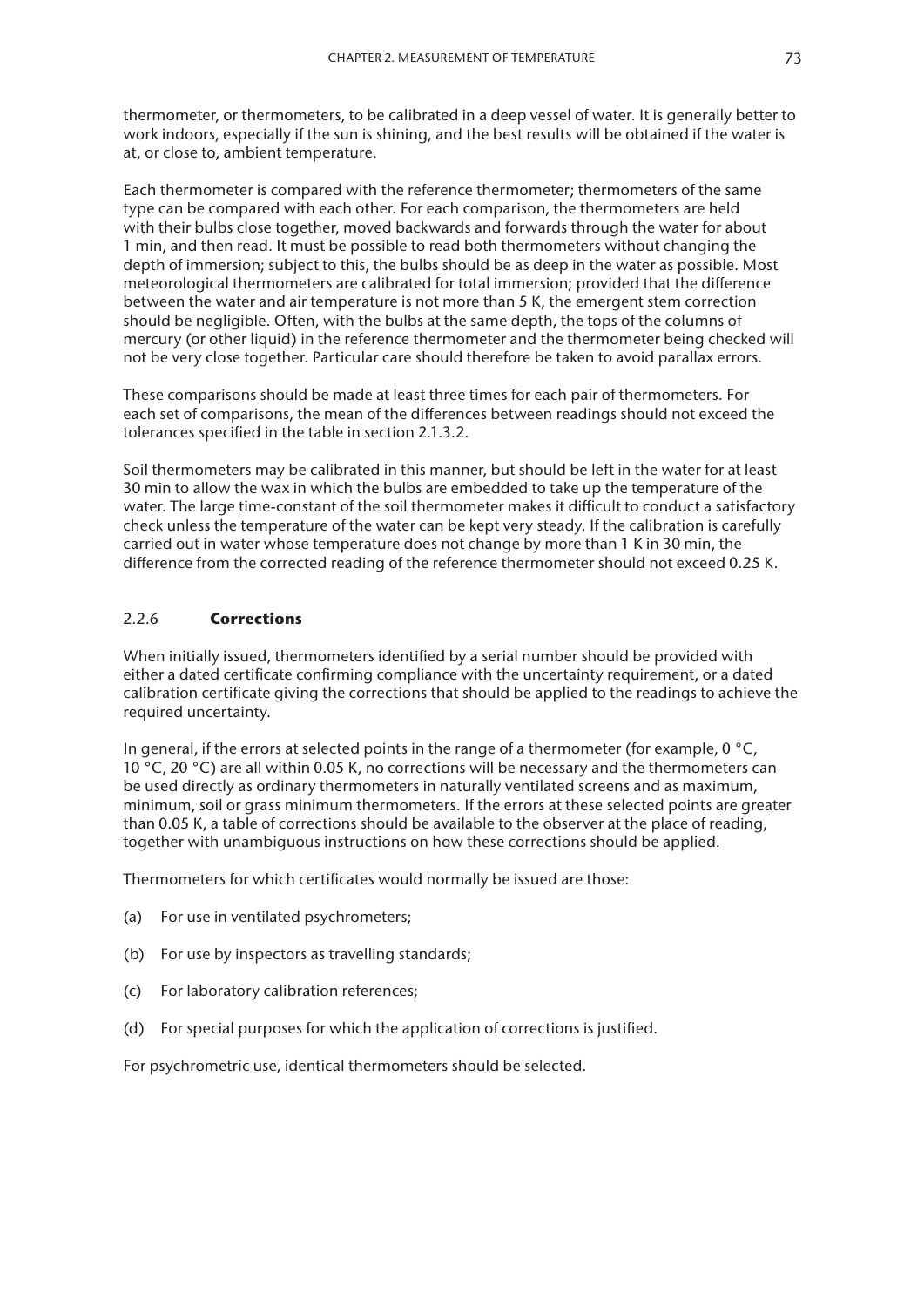## 2.2.7 **Maintenance**

## 2.2.7.1 *Breakage in the liquid column*

The most common fault encountered is the breaking of the liquid column, especially during transit. This is most likely to occur in spirit (minimum) thermometers. Other problems associated with these thermometers are adhesion of the spirit to the glass and the formation by distillation of drops of spirit in the support part of the bore.

A broken liquid column can usually be reunited by holding the thermometer bulb-end downward and tapping the thermometer lightly and rapidly against the fingers or something else which is elastic and not too hard. The tapping should be continued for some time (5 min if necessary), and afterwards the thermometer should be hung, or stood, upright in a suitable container, bulb downward, for at least 1 h to allow any spirit adhering to the glass to drain down to the main column. If such treatment is not successful, a more drastic method is to cool the bulb in a freezing mixture of ice and salt, while keeping the upper part of the stem warm; the liquid will slowly distil back to the main column. Alternatively, the thermometer may be held upright with its bulb in a vessel of warm water, while the stem is tapped or shaken from the water as soon as the top of the spirit column reaches the safety chamber at the top of the stem. Great care must be taken when using this method as there is a risk of bursting the thermometer if the spirit expands into the safety chamber.

## 2.2.7.2 *Scale illegibility*

Another shortcoming of unsheathed liquid-in-glass thermometers is that with time their scale can become illegible. This can be corrected at the station by rubbing the scale with a dark crayon or black lead pencil.

## 2.2.8 **Safety**

Mercury, which is the liquid most commonly used in liquid-in-glass thermometers, is poisonous if swallowed or if its vapour is inhaled. If a thermometer is broken and the droplets of mercury are not removed there is some danger to health, especially in confined spaces. (Advice on cleaning up after a breakage is given in Part I, Chapter 3, in section 3.2 on mercury barometers.) There may also be restrictions on the carriage of mercury thermometers on aircraft, or special precautions that must be taken to prevent the escape of mercury in the event of a breakage. The advice of the appropriate authority or carrier should be sought.

## 2.3 **MECHANICAL THERMOGRAPHS**

## 2.3.1 **General description**

The types of mechanical thermographs still commonly used are supplied with bimetallic or Bourdon-tube sensors since these are relatively inexpensive, reliable and portable. However, they are not readily adapted for remote or electronic recording. Such thermographs incorporate a rotating chart mechanism common to the family of classic recording instruments. In general, thermographs should be capable of operating over a range of about 60 K or even 80 K if they are to be used in continental climates. A scale value is needed such that the temperature can be read to 0.2 K without difficulty on a reasonably sized chart. To achieve this, provisions should be made for altering the zero setting of the instrument according to the season. The maximum error of a thermograph should not exceed 1 K.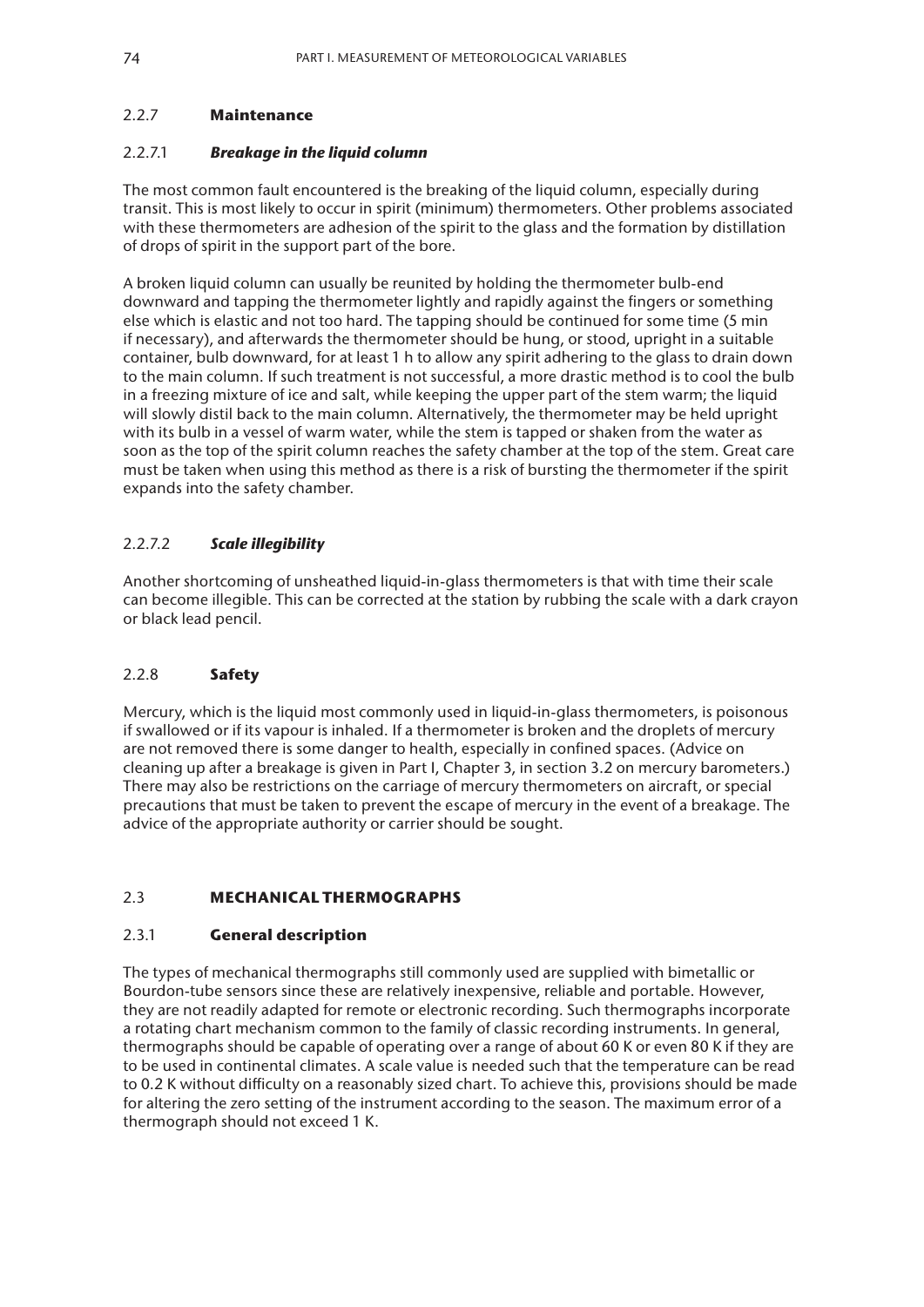### 2.3.1.1 *Bimetallic thermograph*

In bimetallic thermographs, the movement of the recording pen is controlled by the change in curvature of a bimetallic strip or helix, one end of which is rigidly fixed to an arm attached to the frame. A means of finely adjusting this arm should be provided so that the zero of the instrument can be altered when necessary. In addition, the instrument should be provided with a means of altering the scale value by adjusting the length of the lever that transfers the movement of the bimetal to the pen; this adjustment is best left to authorized personnel. The bimetallic element should be adequately protected from corrosion; this is best done by heavy copper, nickel or chromium plating, although a coat of lacquer may be adequate in some climates. A typical timeconstant of about 25 s is obtained at an air speed of 5 m  $s^{-1}$ .

### 2.3.1.2 *Bourdon-tube thermograph*

The general arrangement is similar to that of the bimetallic type but its temperature-sensitive element is in the form of a curved metal tube of flat, elliptical section, filled with alcohol. The Bourdon tube is less sensitive than the bimetallic element and usually requires a multiplying level mechanism to give sufficient scale value. A typical time-constant is about 6 s at an air speed of  $5 \text{ m s}^{-1}$ .

### 2.3.2 **Measurement procedures**

In order to improve the resolution of the reading, thermographs will often be set, in different seasons, to one of two different ranges with corresponding charts. The exact date for changing from one set of charts to the other will vary according to the locality. However, when the change is made the instrument will need to be adjusted. This should be done either in the screen on a cloudy, windy day at a time when the temperature is practically constant or in a room where the temperature is constant. The adjustment is made by loosening the screw holding the pen arm to the pen spindle, moving the pen arm to the correct position and retightening, the screws. The instrument should then be left as is before rechecking, and any further adjustments made as necessary.

### 2.3.3 **Exposure and siting**

These instruments should be exposed in a large thermometer screen.

### 2.3.4 **Sources of error**

In the thermograph mechanism itself, friction is the main source of error. One cause of this is bad alignment of the helix with respect to the spindle. Unless accurately placed, the helix acts as a powerful spring and, if rigidly anchored, pushes the main spindle against one side of the bearings. With modern instruments this should not be a serious problem. Friction between the pen and the chart can be kept to a minimum by suitably adjusting the gate suspension.

### 2.3.5 **Comparison and calibration**

### 2.3.5.1 *Laboratory calibration*

There are two basic methods for the laboratory calibration of bimetallic thermographs. They may be checked by fixing them in a position with the bimetallic element in a bath of water. Alternatively, the thermograph may be placed in a commercial calibration chamber equipped with an air temperature control mechanism, a fan and a reference thermometer.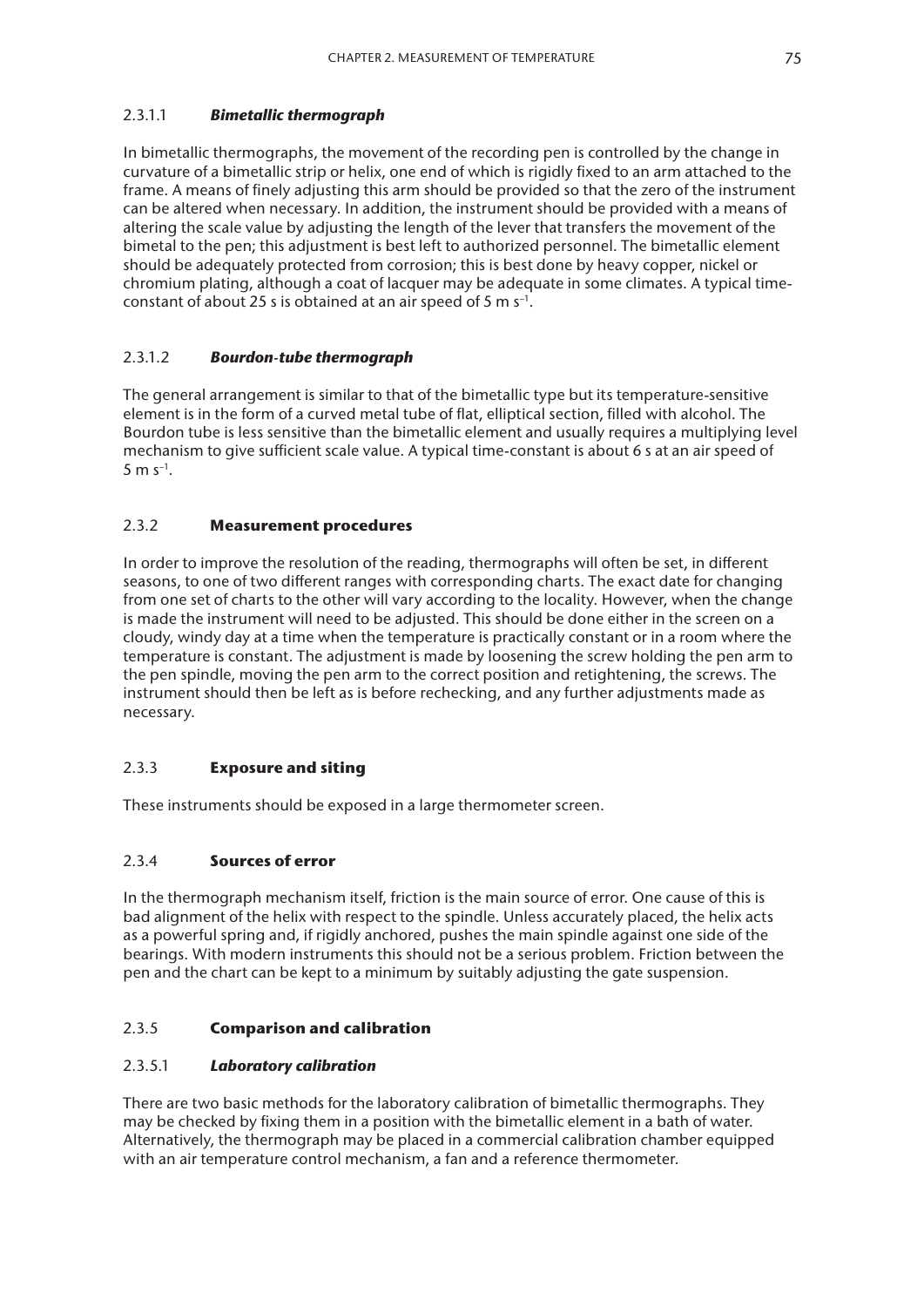Comparisons should be made at two temperatures; from these, any necessary changes in the zero and magnification can be found. Scale adjustments should be performed by authorized personnel, and only after reference to the appropriate manufacturer's instrument handbook.

### 2.3.5.2 *Field comparison*

The time constant of the instrument may be as low as one half that of the ordinary mercury thermometer, so that routine comparisons of the readings of the dry bulb and the thermograph at fixed hours will, in general, not produce exact agreement even if the instrument is working perfectly. A better procedure is to check the reading of the instrument on a suitable day at a time when the temperature is almost constant (usually a cloudy, windy day) or, alternatively, to compare the minimum readings of the thermograph trace with the reading of the minimum thermometer exposed in the same screen. Any necessary adjustment can then be made by means of the setting screw.

### 2.3.6 **Corrections**

Thermographs would not normally be issued with correction certificates. If station checks show an instrument to have excessive errors, and if these cannot be adjusted locally, the instrument should be returned to an appropriate calibration laboratory for repair and recalibration.

### 2.3.7 **Maintenance**

Routine maintenance will involve an inspection of the general external condition, the play in the bearings, the inclination of the recording arm, the set of the pen, and the angle between the magnification arm and recording arm, and a check of the chart-drum clock timing. Such examinations should be performed in accordance with the recommendations of the manufacturer. In general, the helix should be handled carefully to avoid mechanical damage and should be kept clean. The bearings of the spindle should also be kept clean and oiled at intervals using a small amount of clock oil. The instrument is mechanically very simple and, provided that precautions are taken to keep the friction to a minimum and prevent corrosion, it should give good service.

### 2.4 **ELECTRICAL THERMOMETERS**

### 2.4.1 **General description**

Electrical instruments are in widespread use in meteorology for measuring temperatures. Their main virtue lies in their ability to provide an output signal suitable for use in remote indication, recording, storage, or transmission of temperature data. The most frequently used sensors are electrical resistance elements, semiconductor thermometers (thermistors) and thermocouples.

### 2.4.1.1 *Electrical resistance thermometers*

A measurement of the electrical resistance of a material whose resistance varies in a known manner with the temperature of the material can be used to represent the temperature.

For small temperature changes, the increase in resistance of pure metals is proportional to the change in temperature, as expressed in equation 2.2:

$$
R_T = R_0 \left[ 1 + \alpha \left( T - T_0 \right) \right] \tag{2.2}
$$

where ( $T$  –  $T_{\rm o}$ ) is small;  $R_{_T}$  is the resistance of a fixed amount of the metal at temperature  $T$ ;  $R_{\rm o}$  is its resistance at a reference temperature  $T^{}_{\rm o}$ , and  $\alpha$  is the temperature coefficient of resistance in the vicinity of  $T_0$ .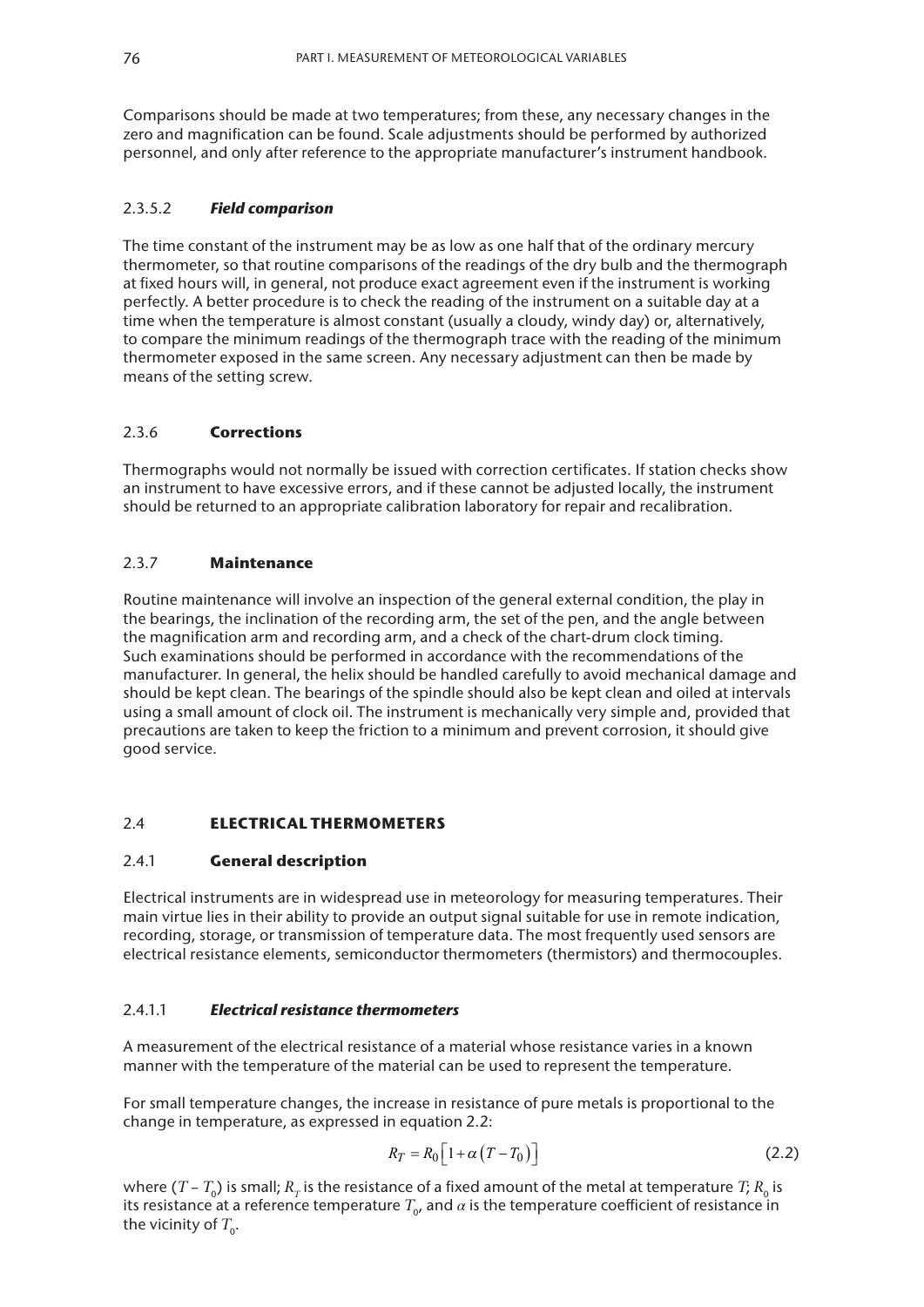With 0 °C as the reference temperature, equation 2.2 becomes:

$$
R_T = R_0 \left( 1 + \alpha \cdot t \right) \tag{2.3}
$$

For larger temperature changes and for certain metallic alloys, equation 2.4 expresses the relationship more accurately:

$$
R_T = R_0 \left[ 1 + \alpha \left( T - T_0 \right) + \beta \left( T - T_0 \right)^2 \right] \tag{2.4}
$$

With 0 °C as the reference temperature, equation 2.4 becomes:

$$
R_T = R_0 \left( 1 + \alpha \cdot t + \beta \cdot t^2 \right) \tag{2.5}
$$

These equations give the proportional change in resistance of an actual thermometer, so that values for the coefficients  $\alpha$  and  $\beta$  can be found by calibration of the thermometer concerned. Based on these results, the inverse function, namely, *t* as a function of *R*, can be derived. Such a function may be expressed in terms of a power series of  $(R_{_0}-R_{_T})$ , namely,  $t$  =  $t$   $(R_{_0}-R_{_T})$  =  $\varsigma_{_1}$   $(R_{_0} R_T$ ) + c<sub>2</sub> ( $R_0 - R_T$ )<sup>2</sup> + ...

A good metal resistance thermometer will satisfy the following requirements:

- (a) Its physical and chemical properties will remain the same through the temperature measurement range;
- (b) Its resistance will increase steadily with increasing temperature without any discontinuities in the range of measurement;
- (c) External influences such as humidity, corrosion or physical deformations will not alter its resistance appreciably;
- (d) Its characteristics will remain stable over a period of two years or more;
- (e) Its resistance and thermal coefficient should be large enough to be useful in a measuring circuit.

Pure platinum best satisfies the foregoing requirements. Thus, it is used for the primary standard thermometers needed for transferring the ITS-90 between instrument locations. Platinum thermometers are also used for secondary standards and for operational sensors.

Practical thermometers are artificially aged before use and are commonly made from platinum alloys, nickel and occasionally tungsten for meteorological purposes. Usually they are hermetically sealed in a ceramic sheath. Their time constant is smaller than that of liquid-in-glass thermometers.

### 2.4.1.2 *Semiconductor thermometers*

Another type of resistance element in common use is the thermistor. This is a semiconductor with a relatively large temperature coefficient of resistance, which may be either positive or negative depending upon the actual material. Mixtures of sintered metallic oxides are suitable for making practical thermistors, which usually take the form of small discs, rods or spheres and are often glass-coated. The general expression for the temperature dependence of the resistance, *R*, of the thermistor is given in equation 2.6:

$$
R = a \exp(b/T) \tag{2.6}
$$

where *a* and *b* are constants and *T* is the temperature of the thermistor in kelvins.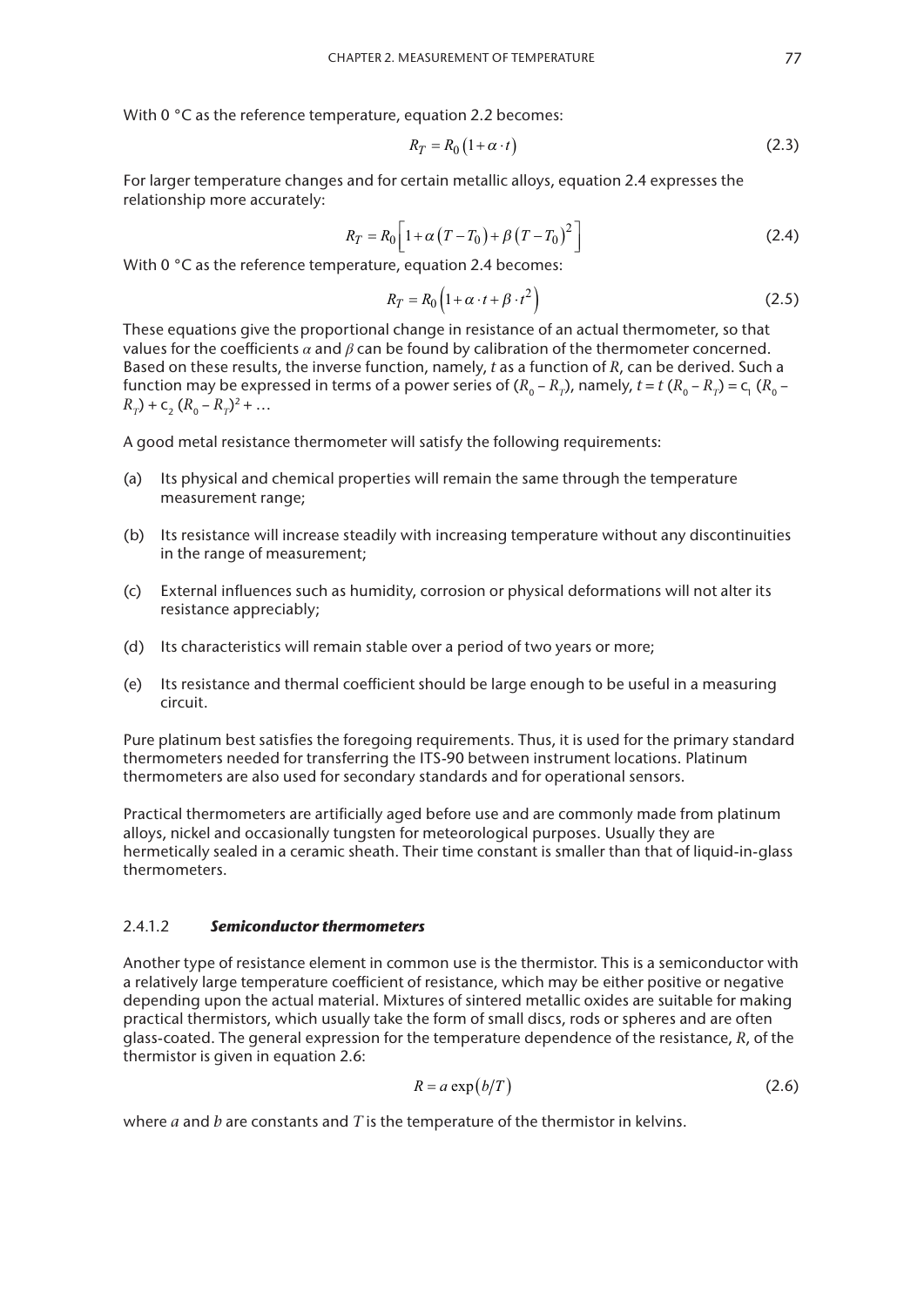The advantages of thermistors from a thermometric point of view are as follows:

- (a) The large temperature coefficient of resistance enables the voltage applied across a resistance bridge to be reduced while attaining the same sensitivity, thus reducing or even eliminating the need to account for the resistance of the leads and its changes;
- (b) The elements can be made very small, so their very low thermal capacities can yield a small time-constant. However, very small thermistors with their low thermal capacity have the disadvantage that, for a given dissipation, the self-heating effect is greater than for large thermometers. Thus, care must be taken to keep the power dissipation small.

A typical thermistor has a resistance which varies by a factor of 100 or 200 over the temperature range  $-40$  °C to 40 °C.

#### 2.4.1.3 *Thermocouples*

In 1821 Seebeck discovered that a very small contact electromotive force was set up at the place where two different metals touched. If a simple circuit is made with two metals and with the conjunction at the same temperature, there will be no resultant electromotive force in the circuit because the two electromotive forces, one at each junction, will exactly oppose and cancel one another. If the temperature of one junction is altered, the two electromotive forces no longer balance and there is a net electromotive force set up in the circuit; a current will then flow. When there are several junctions, the resultant electromotive force is the algebraic sum of the individual electromotive forces. The magnitude and sign of the contact electromotive force set up at any one junction depend on the types of metals joined and the temperature of the junction point, and may be empirically represented for any two metals by the expression:

$$
(E_T - E_S) = \alpha (T - T_S) + \beta (T - T_S)^2
$$
\n(2.7)

where  $E_{_{T}}$  is the contact electromotive force at a temperature  $T$  and  $E_{_{\mathrm{s}}}$  is the electromotive force at some standard temperature  $T_{\scriptscriptstyle S}$ ,  $\alpha$  and  $\beta$  being constants. If there are two junctions at temperatures  $T_{\rm 1}$  and  $T_{\rm 2}$ , the net electromotive force  $E_{_{n}}$  (the thermal electromotive force) is given by  $(E_{_1}$  –  $E_{_2}$ ), where  $E_{_1}$  is the electromotive force at temperature  $T_{_1}$  and  $E_{_2}$  is the contact electromotive force temperature  $T_2$ .  $E_n$  can also be represented by a quadratic formula of the type given for  $(E_{_{T}}$ – $E_{_{S}}$ ) to a good approximation:

$$
E_n = E_1 - E_2 \tag{2.8}
$$

$$
E_n = a(T_1 - T_2) + b(T_1 - T_2)^2
$$
\n(2.9)

where *a* and *b* are constants for the two metals concerned. For most meteorological purposes, it is often possible to neglect the value of *b*, as it is always small compared with *a*.

Thermocouples are made by welding or soldering together wires of the metals concerned. These junctions can be made very small and with negligible heat capacity.

When used to measure temperature, a measurement is taken of the electromotive force set up when one junction is maintained at a standard known temperature and the other junction is allowed to take the temperature whose value is required. This electromotive force can be directly related to the difference in temperature between the two junctions by previous calibration of the system, and thus the unknown temperature is found by adding this difference algebraically to the known standard temperature.

In meteorology, thermocouples are mostly used when a thermometer of very small timeconstant, of the order of 1 or 2 s, and capable of remote reading and recording is required, usually for special research tasks. A disadvantage, if the absolute temperature is required, is the necessity for a constant-temperature enclosure for both the cold junction and ancillary apparatus for the measurements of the electromotive force that has been set up; thermocouples are best suited for the measurement of differential temperatures, since this complication does not arise. Very high accuracy can be achieved with suitably sensitive apparatus, but frequent calibration is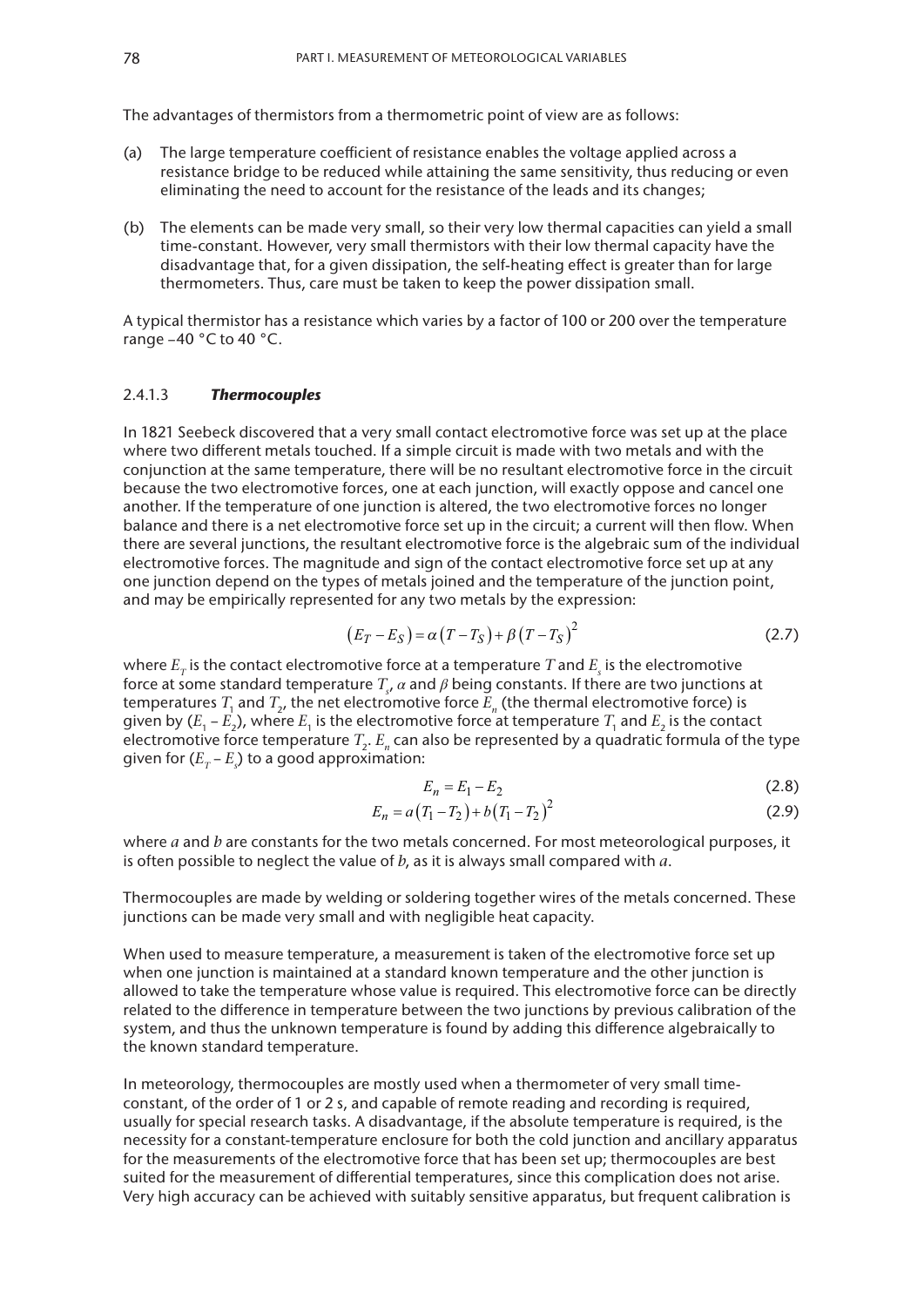necessary. Copper-constantan or iron-constantan combinations are suitable for meteorological work, as the electromotive force produced per degree Celsius is higher than with rarer and more expensive metals, which are normally used at high temperatures.

## 2.4.2 **Measurements procedures**

### 2.4.2.1 *Electrical resistance thermometers*

Electrical resistance thermometers may be connected to a variety of electrical measurement circuits, many of which are variations of resistance bridge circuits in either balanced or unbalanced form. In a balanced bridge, an accurate potentiometer is adjusted until no current flows in an indicator, with the position of the potentiometer arm being related to the temperature. In an unbalanced bridge, the out-of-balance current may be measured by a galvanometer; however, this current is not simply a function of the temperature and depends in part on other effects. An alternative which avoids this situation is to use a constant current source to power the bridge and to measure the out-of-balance voltage to obtain the temperature reading.

In the case of remote measuring, it should be taken into consideration that the wire between the resistance thermometer and the bridge also forms a resistance that alters depending on the temperature. Suitable precautions can be taken to avoid such errors.

Digital voltmeters can be used in conjunction with a constant current source to measure the temperature-dependent voltage drop across the thermometer element; the output can be scaled directly in temperature. Also, the digital output can be stored or transmitted without loss of accuracy and, thus, be available for further use. The digital output of the digital voltmeters can be subsequently converted back to an analogue voltage, if desired, to feed a recorder, for example.

### 2.4.2.2 *Thermocouples*

There are two main methods of measuring the electromotive force produced by thermocouples:

- (a) By measuring the current produced in the circuit with a sensitive galvanometer;
- (b) By balancing the thermoelectric electromotive force with a known electromotive force, so that no current actually flows through the thermocouples themselves.

In method (a), the galvanometer is connected directly in series with the two junctions. Method (b) will generally be used if a measuring uncertainty of better than 0.5% is required. This procedure does not depend on the magnitude of, or changes in, the line resistance since no current flows in the balanced condition.

### 2.4.3 **Exposure and siting**

The requirements relating to the exposure and siting of electrical thermometers will, in general, be the same as those for liquid-in-glass thermometers (see section 2.2.3). Exceptions include the following:

- (a) The measurement of extreme values: Separate maximum and minimum thermometers may no longer be required if the electrical thermometer is connected to a continuously operating data recording system;
- (b) The measurement of surface temperatures: The radiative properties of electrical thermometers will be different from liquid-in-glass thermometers. Electrical thermometers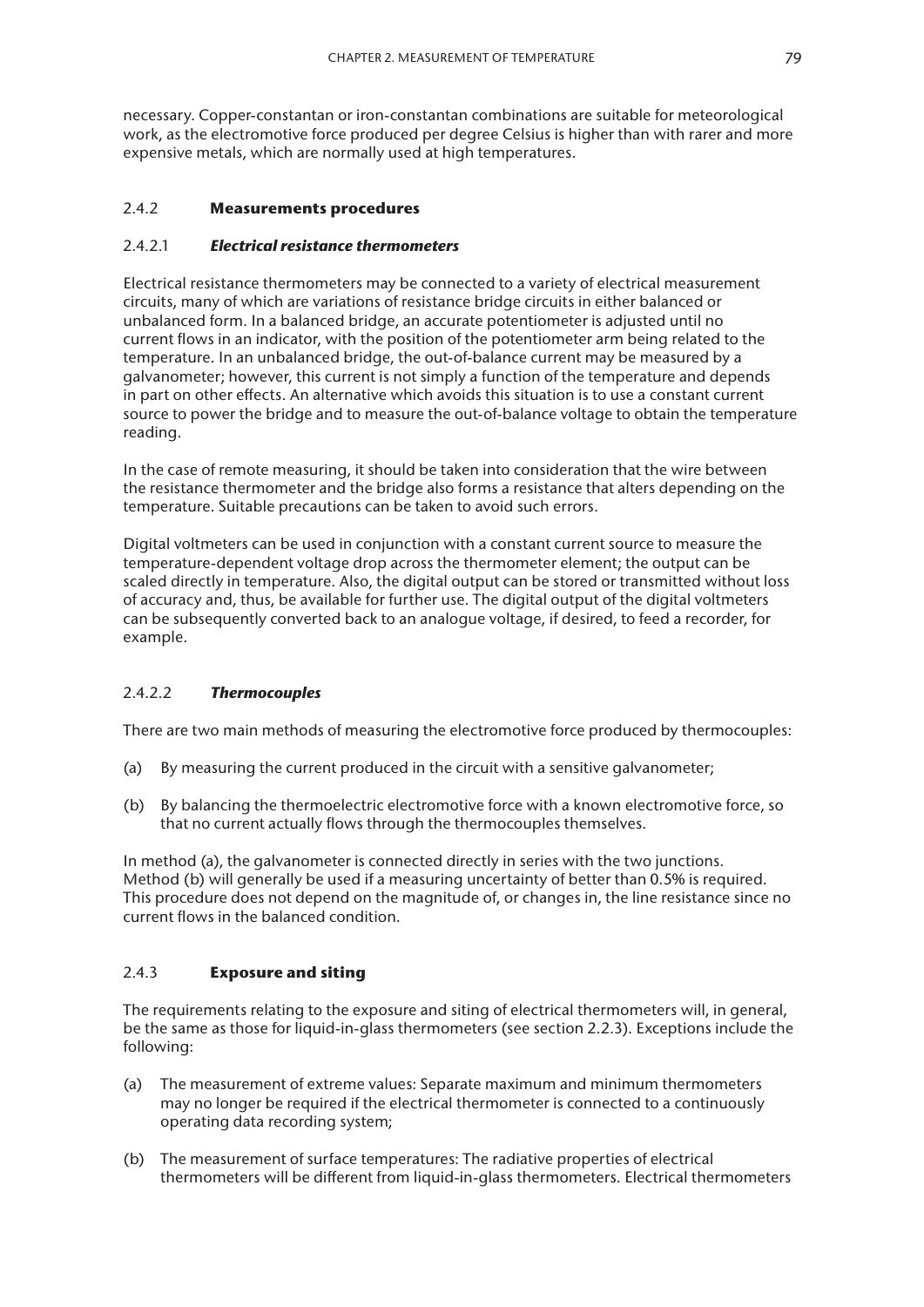exposed as grass minimum (or other surface) thermometers will, therefore, record different values from similarly exposed conventional thermometers. These differences may be minimized by placing the electrical thermometer within a glass sheath;

(c) The measurement of soil temperatures: The use of mercury-in-glass thermometers in vertical steel tubes is quite unsuitable for the measurement of the diurnal variation of soil temperature because of heat conduction from the surface. It is possible to obtain readings that are much more representative by deploying electrical thermometers in brass plugs, inserted at the required depth into an undisturbed vertical soil face, the latter having been exposed by trenching. Electrical connections are brought out through plastic tubes via the trench, which is then refilled in such a way to restore, as far as possible, the original strata and drainage characteristics.

### 2.4.4 **Sources of error**

#### 2.4.4.1 *Electrical resistance thermometers*

The main sources of error in a temperature measurement taken with electrical resistance thermometers are the following:

- (a) Self-heating of the thermometer element;
- (b) Inadequate compensation for lead resistance;
- (c) Inadequate compensation for non-linearities in the sensor or processing instrument;
- (d) Sudden changes in switch contact resistances.

Self-heating occurs because the passage of a current through the resistance element produces heat and, thus, the temperature of the thermometer element becomes higher than that of the surrounding medium.

The resistance of the connecting leads will introduce an error in the temperature reading. This will become more significant for long leads, for example, when the resistance thermometer is located at some distance from the measuring instrument; the reading errors will also vary as the temperature of the cables changes. These errors can be compensated for by using extra conductors, ballast resistors and an appropriate bridge network. To reduce errors, it is highly recommended to use four-wire platinum resistance thermometers.

Neither the electrical resistance thermometer nor the thermistor is linear over an extended temperature range but may approximate a linear output if the range is limited. Provision must, therefore, be made to compensate for such non-linearities. This is most likely to be required for thermistors, to achieve a usable meteorological range of measurement.

Sudden changes in switch contact resistance can occur as switches age. They may be variable and can go undetected unless regular system calibration checks are performed (see section 2.4.5).

### 2.4.4.2 *Thermocouples*

The main sources of error in the measurement of temperature using thermocouples are the following:

- (a) Changes in the resistances of the connecting leads with temperature. This effect may be minimized by keeping all the leads as short and compact as possible, and well insulated;
- (b) Conduction along the leads from the junction when there is a temperature gradient in the vicinity of the temperature measuring point;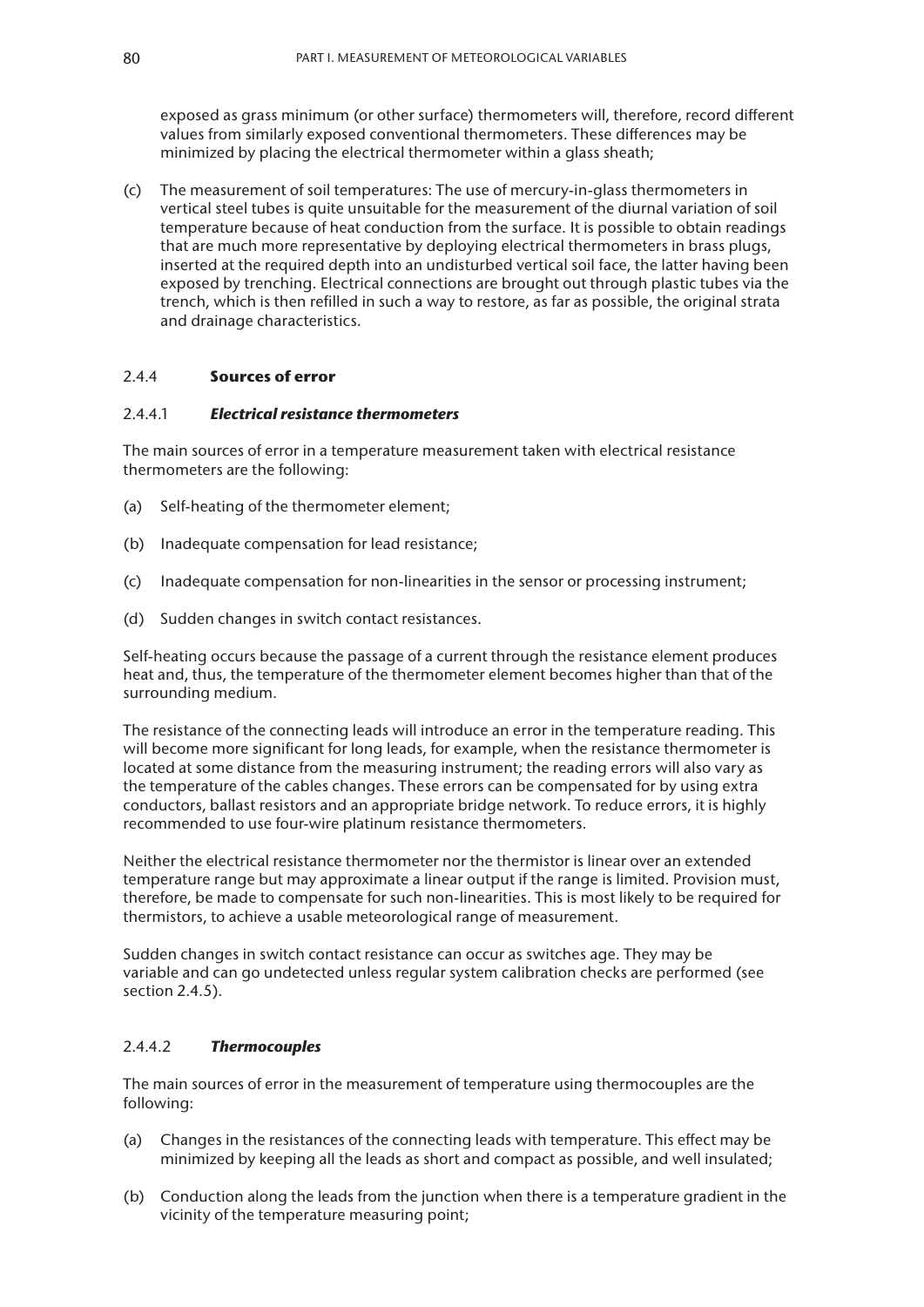- (c) Stray secondary thermal electromotive forces due to the use of metals that are different from the thermocouple metals in the connecting circuit. The temperature differences in the remainder of the circuit must, therefore, be kept as low as possible; this is especially important when the electromotive forces to be measured are small (periodical recalibration will be necessary to allow for this);
- (d) Leakage currents can occur from neighbouring power circuits. This can be minimized by suitable screening of the leads;
- (e) Galvanic currents can be set up if any leads or junctions are allowed to get wet;
- (f) Changes in temperature in the galvanometer alter its characteristics (chiefly by changing its resistance). This will not affect the readings by the potentiometric method to any degree, but will affect direct-reading instruments. This effect can be minimized by keeping the temperature of the galvanometer as near as possible to that at which the circuit was calibrated;
- (g) In the potentiometric measurement, changes in the electromotive force of the standard cell against which the potentiometer current is adjusted and changes in the potentiometer current between adjustments will cause corresponding errors in the measured electromotive force. These errors will normally be small, provided that the standard cell is treated correctly, and that adjustments of the potentiometer current are made just before taking a temperature measurement.

Errors (a) and (f) emphasize the superiority of the potentiometric method when a very high degree of accuracy is required.

### 2.4.5 **Comparison and calibration**

### 2.4.5.1 *Electrical resistance thermometers*

The basic techniques and procedures for the laboratory calibration and field checking of electrical thermometers will be the same as for liquid-in-glass thermometers (see section 2.2.5). In general, however, it will not be possible to bring a resistance thermometer indoors since checks should include the thermometer's normal electrical leads. Checks will therefore have to be carried out with the thermometers in the screen. Accurate comparative measurements of the temperatures indicated by the electrical thermometer and a reference mercury-in-glass or local indicating resistance thermometer will be difficult to achieve unless two observers are present. Since the measurement instrument is an integral part of the electrical thermometer, its calibration may be checked by substituting the resistance thermometer by an accurate decade resistance box and by applying resistances equivalent to fixed 5 K temperature increments over the operational temperature range. The error at any point should not exceed 0.1 K. This work would normally be performed by a servicing technician.

### 2.4.5.2 *Thermocouples*

The calibration and checking of thermocouples require the hot and cold junctions to be maintained at accurately known temperatures. The techniques and instrumentation necessary to undertake this work are generally very specialized and will not be described here.

### 2.4.6 **Corrections**

When initially issued, electrical thermometers (which have a serial number) should be provided with either:

(a) A dated certificate confirming compliance with the appropriate standard; or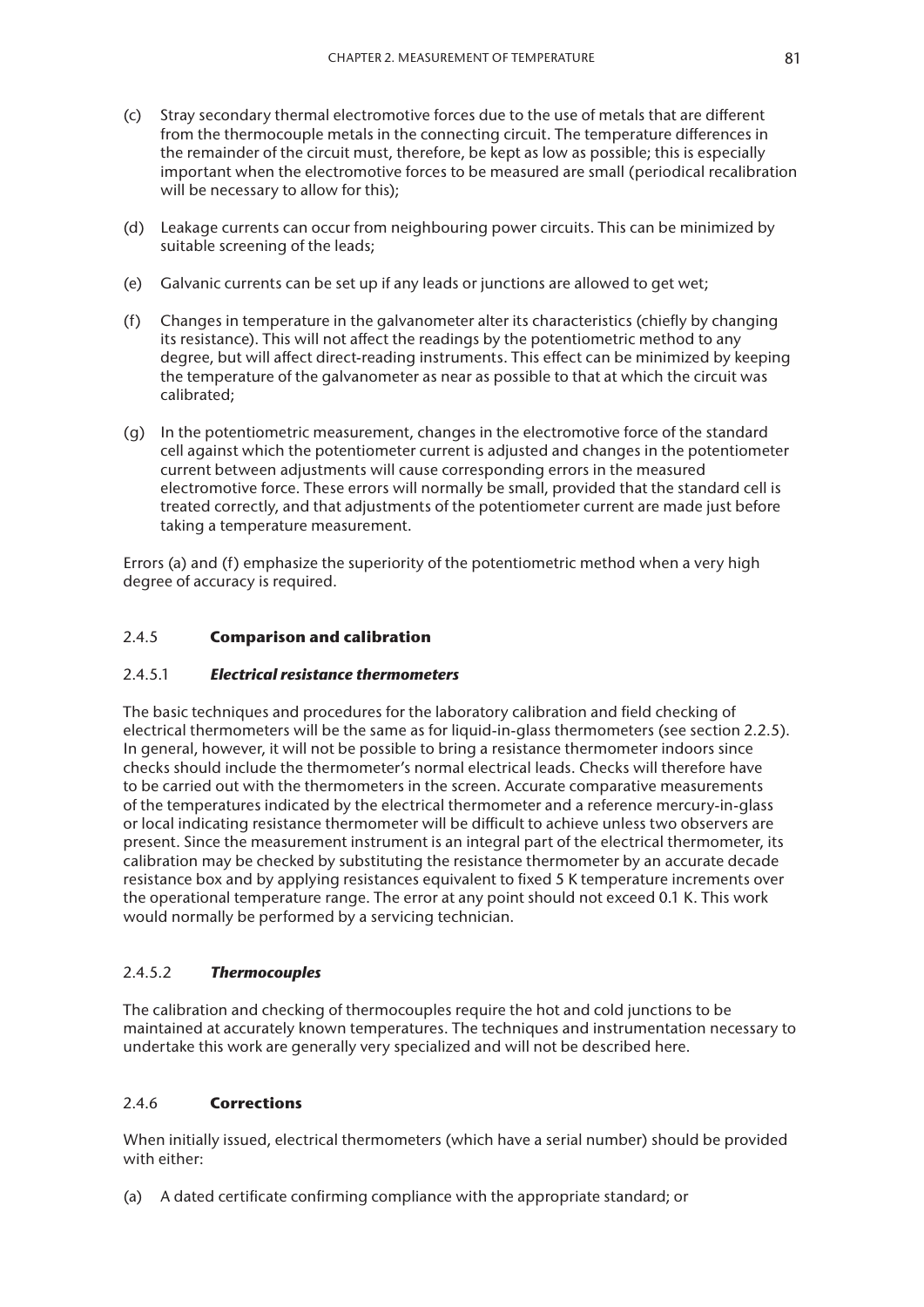(b) A dated calibration certificate giving the actual resistance at fixed points in the temperature range. These resistances should be used when checking the uncertainty of the measuring instrument or system interface before and during operation. The magnitude of the resistance difference from the nominal value should not, in general, be greater than an equivalent temperature error of 0.1 or 0.2 K.

### 2.4.7 **Maintenance**

The regular field checks should identify any changes in system calibration. These may occur as a result of long-term changes in the electrical characteristics of the thermometer, degradation of the electrical cables or their connections, changes in the contact resistance of switches or changes in the electrical characteristics of the measuring equipment. Identification of the exact source and correction of such errors will require specialized equipment and training and should be undertaken only by a maintenance technician.

### 2.5 **RADIATION SHIELDS**

A radiation shield or screen should be designed to provide an enclosure with an internal temperature that is both uniform and the same as that of the outside air. It should completely surround the thermometers and exclude radiant heat, precipitation and other phenomena that might influence the measurement.

Screens with forced ventilation, in which air is drawn over the thermometer element by a fan, may help to avoid biases when the microclimate inside the screen deviates from the surrounding air mass. Such a deviation only occurs when the natural wind speed is very low ( $< 1$  m s<sup>-1</sup>). When such artificial ventilation is used, care should be taken to prevent the deposition of aerosols and rain droplets on the sensor which decrease its temperature towards the wet-bulb temperature. Manufacturers of artificially ventilated radiation shields are encouraged to provide a clear indication (such as an LED light) of the fan status directly on the screen or on the control unit or data logger to allow maintenance staff to check whether the fan is functioning properly by visual inspection. Additionally, the fan status and preferably the fan speed should be provided in the data output for automatic monitoring purposes.

As a shield material, highly polished, non-oxidized metal is favourable because of its high reflectivity and low heat absorption. Nevertheless, thermally insulating plastic-based material is preferable because of its simple maintenance requirements. Thermally insulating material must be used if the system relies on natural ventilation.

The performance of a screen (response behaviour and microclimate effects introducing unwanted biases) depends predominantly on its design, in which care must be taken to ensure both radiation protection and sufficient ventilation. Since the start of meteorological temperature measurements, very diverse types of screens have been designed. Following the introduction of temperature measurements taken in automatic weather stations, the variety of these designs has increased significantly (see WMO, 1998*a*). Because of differences in specific applications, the degree of automation and climatology, it is difficult to recommend one specific type of design suitable for worldwide measurements. Nevertheless, many investigations and intercomparisons on designs and their performance have been carried out. A clear overview of screen designs is given by WMO (1972). Results of thermometer screen intercomparisons are reported by Andersson and Mattison (1991), Sparks (2001), WMO (1998*b*, 1998*c*, 1998*d*, 2000*a*, 2000*b*, 2002*b*, 2002*c*, 2002*d*, 2011) and Zanghi (1987).

An international standard (ISO/DIS 17714) defines most relevant screen types and describes the methods to determine or compare screen performances (ISO, 2007).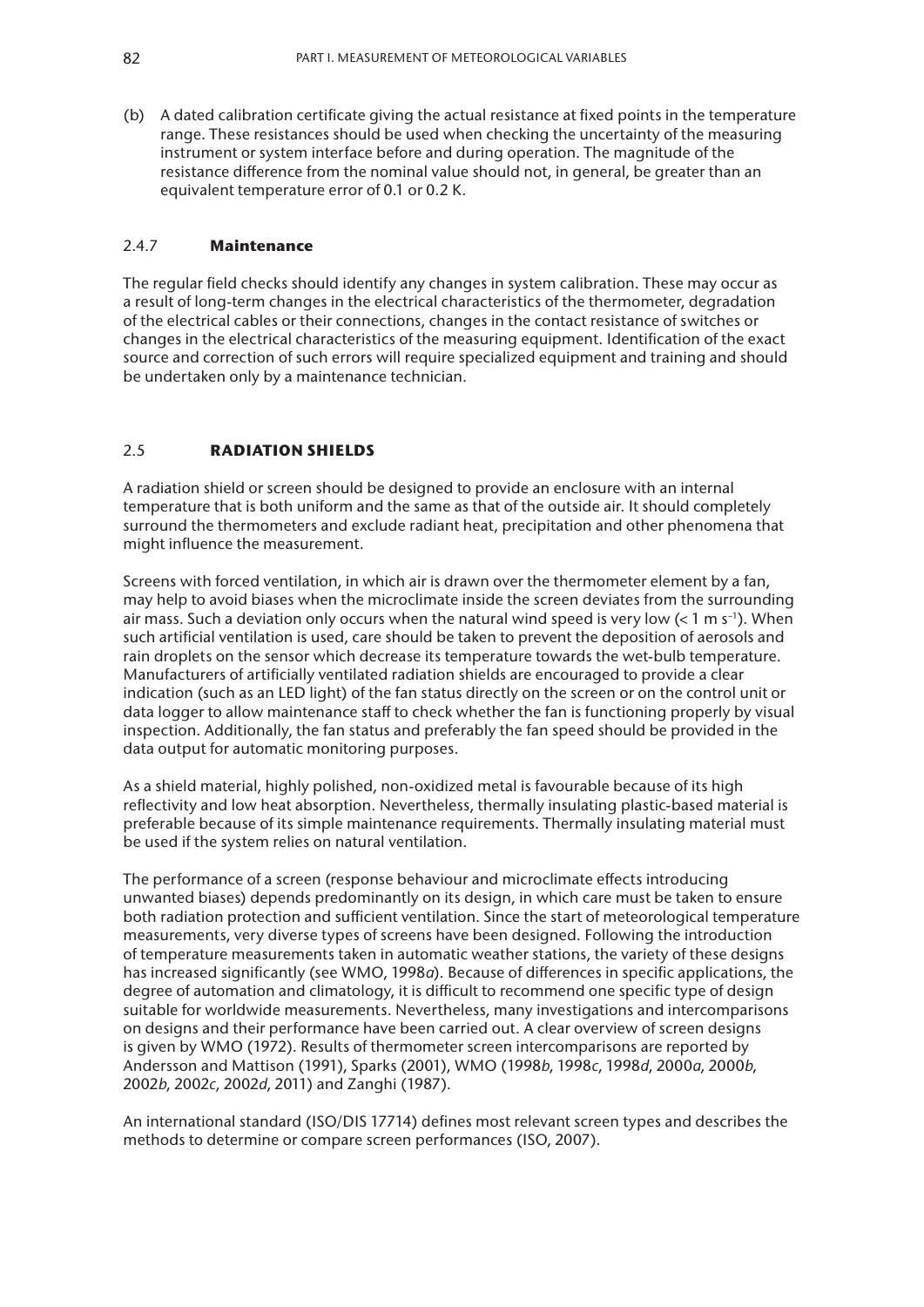### 2.5.1 **Louvred screens**

Most of the numerous varieties of louvred screen rely on natural ventilation. The walls of such a screen should preferably be double-louvred and the floor should be made of staggered boards, but other types of construction may be found to meet the above requirements. The roof should be double-layered, with provisions for ventilation of the space between the two layers. In cold climates, owing to the high reflectivity of snow (up to 88%), the screen should also have a double floor. At the same time, however, the floor should easily drop or tilt so that any snow entering the screen during a storm can be removed.

The size and construction of the screen should be such that it keeps the heat capacity as low as practicable and allows ample space between the instruments and the walls. The latter feature excludes all possibility of direct contact between the thermometer sensing elements and the walls, and is particularly important in the tropics where insolation may heat the sides to the extent that an appreciable temperature gradient is caused in the screen. Direct contact between the sensing elements and the thermometer mounting should also be avoided. The screen should be painted both inside and outside with white, non-hygroscopic paint.

When double walls are provided, the layer of air between them serves to reduce the amount of heat that would otherwise be conducted from the outer wall to the inner enclosure, especially in strong sunshine. When the wind is appreciable, the air between the walls is changed continually so that the conduction of heat inwards from the outer walls is further decreased.

The free circulation of air throughout the screen helps the temperature of the inner wall adapt to ambient air changes. In this way, the influence of the inner wall upon the temperature of the thermometer is reduced. Also, the free circulation of air within the screen enables the thermometer to follow the ambient air changes more quickly than if radiative exchanges alone were operative. However, the air circulating through the screen spends a finite time in contact with the outer walls and may have its temperature altered thereby. This effect becomes appreciable when the wind is light and the temperature of the outer wall is markedly different from the air temperature. Thus, the temperature of the air in a screen can be expected to be higher than the true air temperature on a day of strong sunshine and calm wind, and slightly lower on a clear, calm night, with errors perhaps reaching 2.5 and –0.5 K, respectively, in extreme cases. Additional errors may be introduced by cooling due to evaporation from a wet screen after rain. All these errors also have a direct influence on the readings of other instruments inside the screen, such as hygrometers, evaporimeters, and the like.

Errors due to variations in natural ventilation can be reduced if the screen is fitted with a suitably designed forced ventilation system that maintains a constant and known ventilation rate, at least at low wind speeds. Care should be taken in the design of such systems to ensure that heat from the fan or an electrical motor does not affect the screen temperature.

In general, only one door is needed, with the screen being placed so that the sun does not shine on the thermometers when the door is open at the times of observation. In the tropics, two doors are necessary for use during different periods of the year. Likewise, in polar regions (where the sun is at a low angle) precautions should be taken to protect the inside of the screen from the direct rays of the sun either by a form of shading or by using a screen which is mounted so that it can be turned to an appropriate angle while the door is open for readings.

Although most screens are still made of wood, some recent designs using plastic materials offer greater protection against radiation effects because of an improved louvre design that provides a better airflow. In any case, the screen and stand should be constructed of sturdy materials and should be firmly installed so that errors in maximum and minimum thermometer readings caused by wind vibration are kept to a minimum. In some areas where wind vibration cannot be entirely damped, elastic mounting brackets are recommended. The ground cover beneath the screen should be grass or, in places where grass does not grow, the natural surface of the area.

The screen should be kept clean and repainted regularly; in many places, repainting the screen once every two years is sufficient, but in areas subject to atmospheric pollution it may be necessary to repaint it at least once a year.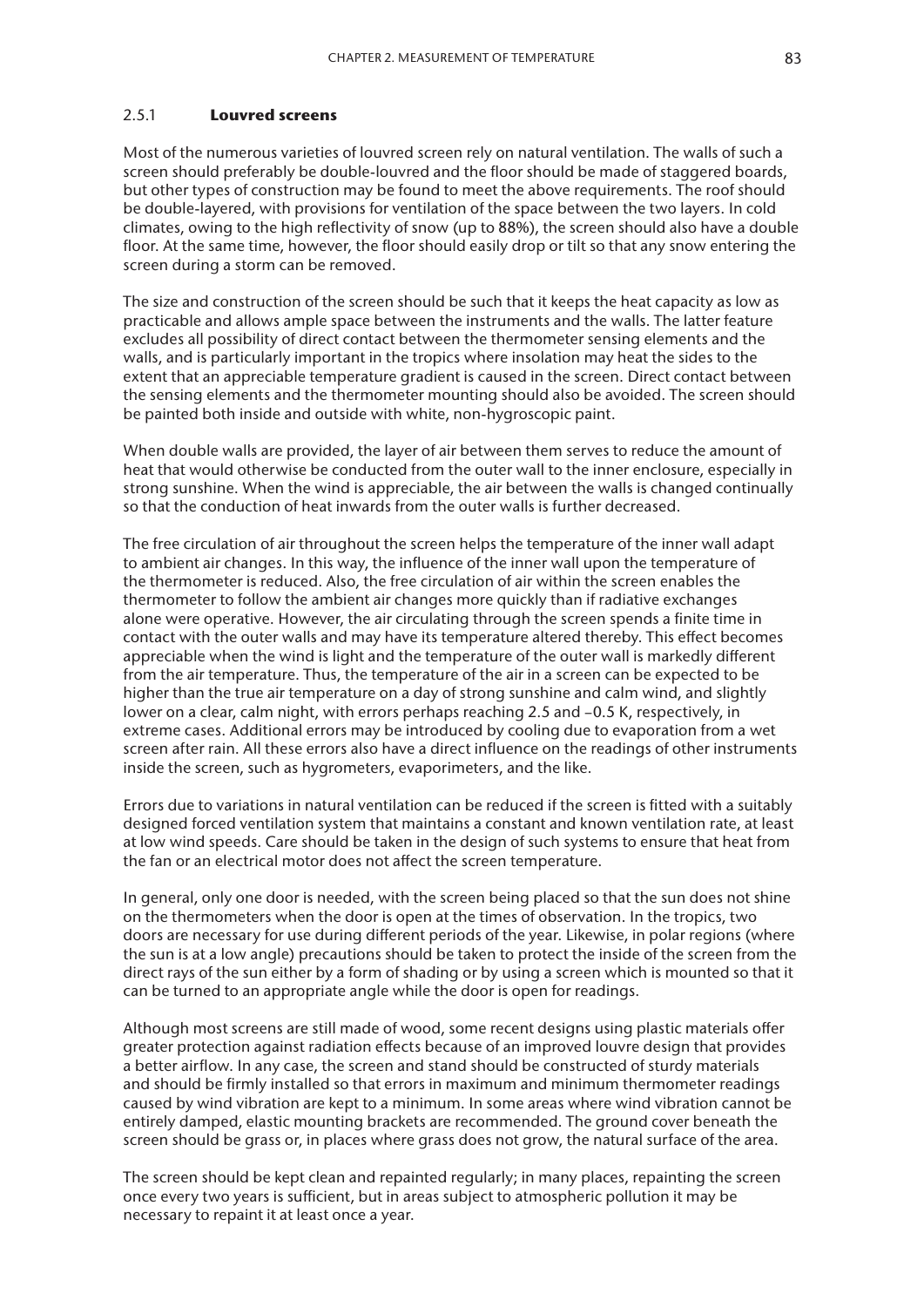## 2.5.2 **Other artificially ventilated shields**

The main alternative to exposure in a louvred screen, which is either naturally or artificially ventilated, is to shield the thermometer bulb from direct radiation by placing it on the axis of two concentric cylindrical shields and drawing a current of air (with a speed between 2.5 and 10 m s<sup>-1</sup>) between the shields and past the thermometer bulb. This type of exposure is normal in aspirated psychrometers (see Part I, Chapter 4). In principle, the shields should be made of a thermally insulating material, although in the Assmann psychrometer the shields are made of highly polished metal to reduce the absorption of solar radiation. The inner shield is kept in contact with a moving stream of air on both sides so that its temperature, and consequently that of the thermometer, can approximate very closely to that of the air. Such shields are usually mounted with their axes in a vertical position. The amount of direct radiation from the ground entering through the base of such shields is small and can be reduced by extending the base of the shields appreciably below the thermometer bulb. When the artificial ventilation is provided by an electrically driven fan, care should be taken to prevent any heat from the motor and fan from reaching the thermometers.

The design of the WMO reference psychrometer takes careful account of the effects of radiation and the use of artificial ventilation and shielding to ensure that the thermometer element is at equilibrium at the true air temperature (see Part I, Chapter 4).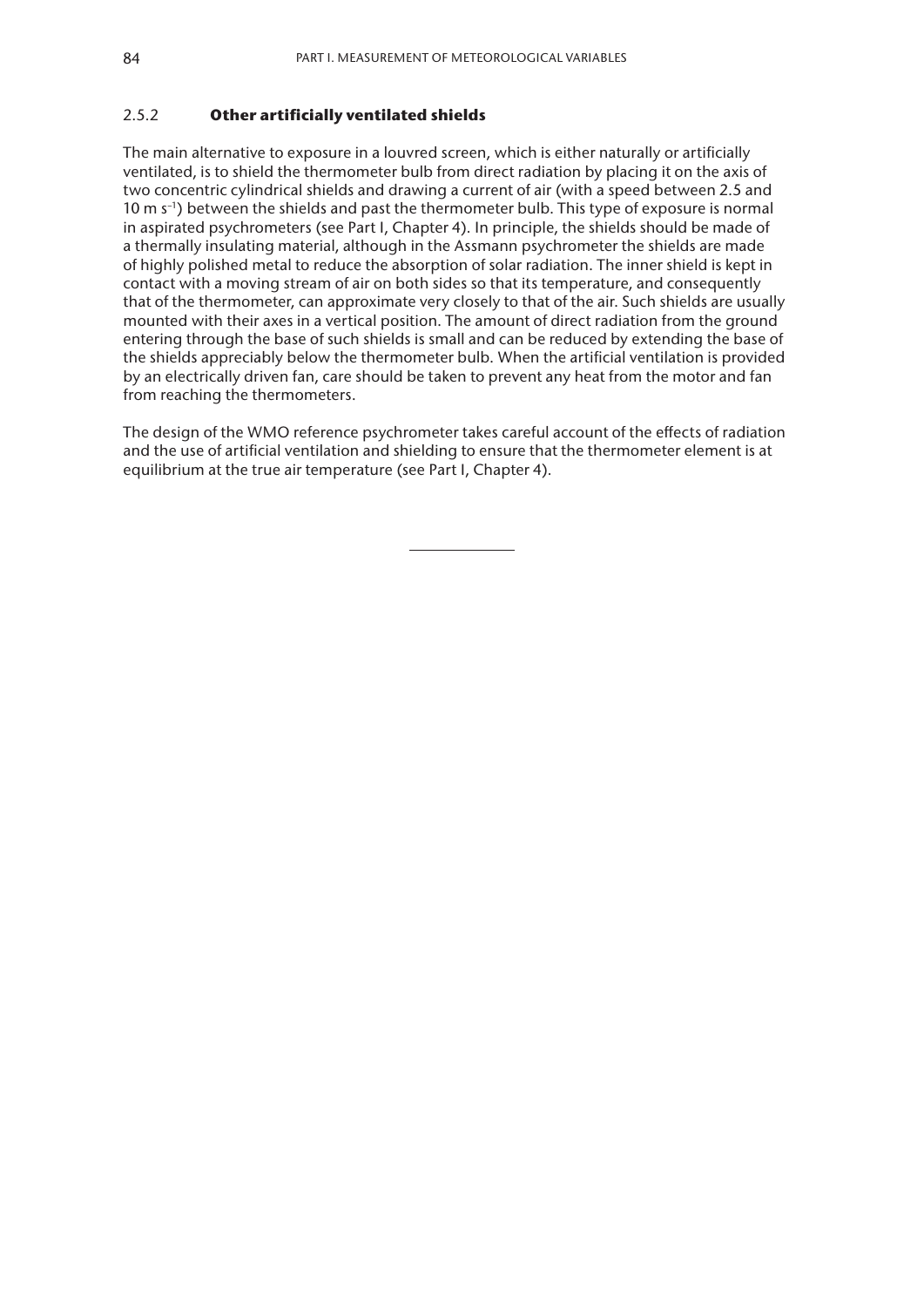## **ANNEX. DEFINING THE FIXED POINTS OF THE INTERNATIONAL TEMPERATURE SCALE OF 1990**

The fixed points of the International Temperature Scale of 1990 (ITS-90) of interest to meteorological measurements are contained in Table 2.A.1, while secondary reference points of interest to meteorological measurements are contained in Table 2.A.2.

The standard method of interpolating between the fixed points uses formulae to establish the relation between indications of the standard instruments and the values of the ITS-90 (BIPM, 1990). The standard instrument used from –259.34 °C to 961.78 °C is a platinum resistance thermometer.

An alternative practical method for ITS-90 approximation in platinum resistance thermometer calibration (determination of  $R_{\rm o}$ ,  $A$  ,  $B$  and  $C$ , see equation below) is to obtain resistancetemperature data by making a comparison with a calibrated standard platinum resistance thermometer at numerous temperatures in the range of interest and then fit a polynomial to the data by a least-squares technique.

The relationship between the resistance of the platinum resistance thermometer under calibration and the temperature measured with a reference thermometer is described with an interpolation equation. The Callendar–Van Dusen equation is generally accepted as the interpolation equation for industrial platinum resistance thermometers (defined in the IEC 60751, see IEC (2008)) rather than for standard platinum resistance thermometers:

$$
R_t = R_0 \left( 1 + A \cdot t + B \cdot t^2 + C \cdot \left( t - 100 \right) \cdot t^3 \right)
$$

where  $R_t$  is the resistance at temperature *t* of a platinum wire,  $R_o$  is its resistance at 0 °C (ice point) and *A*, *B* and *C* (*C* = 0 for *t* > 0 °C) are constants which are found using the least-squares method on the data acquired during the calibration.

|                                                                                                 | Assigned value of ITS |             |  |
|-------------------------------------------------------------------------------------------------|-----------------------|-------------|--|
| Equilibrium state                                                                               | К                     | $\hat{C}$   |  |
| Equilibrium between the solid, liquid and vapour phases of argon<br>(triple point of argon)     | 83.8058               | $-189.3442$ |  |
| Equilibrium between the solid, liquid and vapour phases of mercury<br>(triple point of mercury) | 234.3156              | $-38.8344$  |  |
| Equilibrium between the solid, liquid and vapour phases of water<br>(triple point of water)     | 273.1600              | 0.01        |  |
| Equilibrium between the solid and liquid phases of gallium<br>(melting point of gallium)        | 302.914 6             | 29.764.6    |  |
| Equilibrium between the solid and liquid phases of indium<br>(freezing point of indium)         | 429.748.5             | 156.598.5   |  |

## **Table 2.A.1. Defining fixed points on the ITS-90**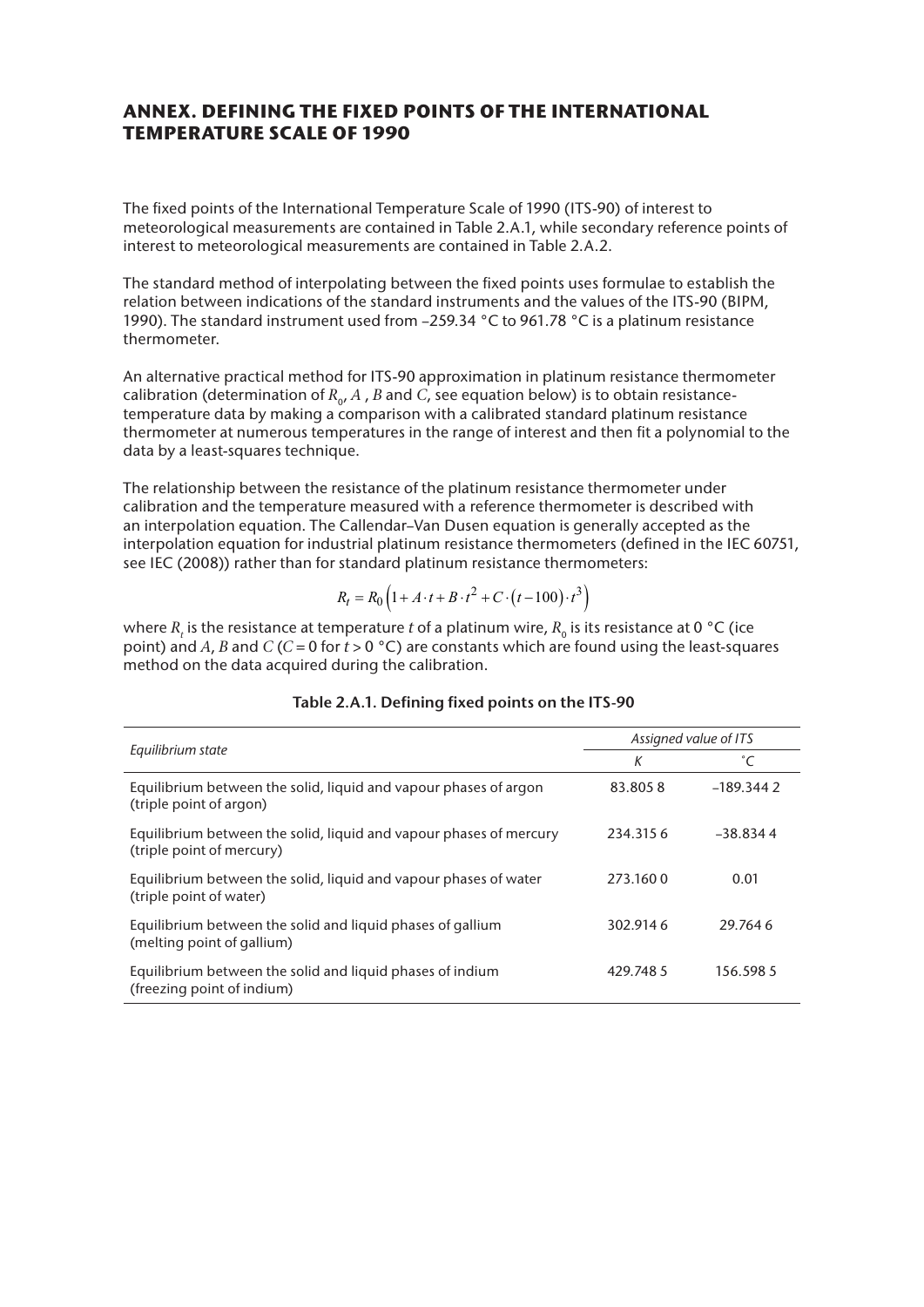|                                                                                                                                                                      | Assigned value of ITS |             |  |
|----------------------------------------------------------------------------------------------------------------------------------------------------------------------|-----------------------|-------------|--|
| Equilibrium state                                                                                                                                                    | К                     | $^{\circ}C$ |  |
| Equilibrium between the solid and vapour phases of carbon dioxide<br>(sublimation point of carbon dioxide) at standard atmospheric<br>pressure $p_0$ (1 013.25 hPa). |                       |             |  |
| The temperature t as a function of the vapour pressure of carbon<br>dioxide is given by the equation:                                                                |                       |             |  |
| t = [1.210 36 · 10 <sup>-2</sup> (p - p <sub>0</sub> ) – 8.912 26 · 10 <sup>-6</sup> (p - p <sub>0</sub> ) <sub>2</sub> – 78.464] °C                                 |                       |             |  |
| where $p$ is the atmospheric pressure in hPa, in the temperature range<br>194 to 195 K                                                                               | 194.686               | $-78.464$   |  |
| Equilibrium between the solid and liquid phases of mercury (freezing<br>point of mercury) at standard atmospheric pressure                                           | 234.296               | $-38.854$   |  |
| Equilibrium between ice and air-saturated water (ice-point) at<br>standard atmospheric pressure                                                                      | 273.150               | 0.00        |  |
| Equilibrium between the solid, liquid and vapour phases of<br>phenoxybenzene (diphenyl ether) (triple point of phenoxybenzene)                                       | 300.014               | 26.864      |  |

**Table 2.A.2. Secondary reference points and their temperatures on the ITS-90**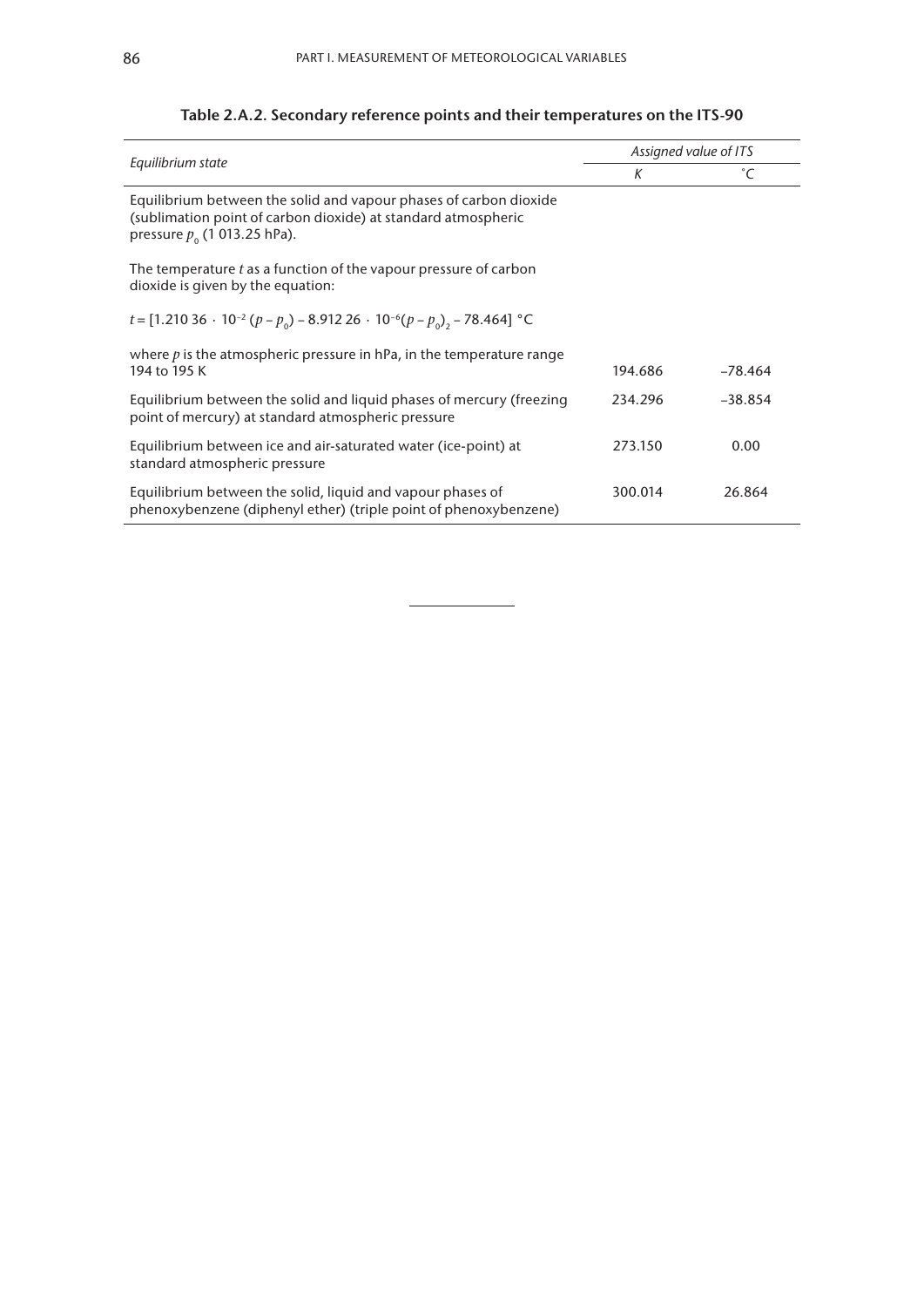## **REFERENCES AND FURTHER READING**

- Andersson, T. and I. Mattison, 1991: *A Field Test of Thermometer Screens*. SMHI Report No. RMK 62, Norrköping. Bureau International des Poids et Mesures, 1989: *Procès-Verbaux du Comité International des Poids et Mesures*, 78th meeting, 1989, Paris (available from [http://www.bipm.org/utils/common/pdf/its-90/](http://www.bipm.org/utils/common/pdf/its-90/ITS-90.pdf) [ITS-90.pdf\)](http://www.bipm.org/utils/common/pdf/its-90/ITS-90.pdf). Bureau International des Poids et Mesures/Comité Consultatif de Thermométrie, 1990: The International Temperature Scale of 1990 (ITS-90) (H. Preston-Thomas). *Metrologia*, 27:3–10 (amended version) (available from [http://www.bipm.org/utils/common/pdf/its-90/ITS-90\\_metrologia.](http://www.bipm.org/utils/common/pdf/its-90/ITS-90_metrologia.pdf) [pdf\)](http://www.bipm.org/utils/common/pdf/its-90/ITS-90_metrologia.pdf). Her Majesty's Stationery Office (HMSO)/Meteorological Office, 1980: *Handbook of Meteorological Instruments*, Volume 2: Measurement of temperature, London. International Electrotechnical Commission, 2008: *Industrial Platinum Resistance Thermometers and Platinum Temperature Sensors*, IEC 60751:2008. Geneva. International Organization for Standardization, 2007: *Meteorology – Air Temperature Measurements – Test Methods for Comparing the Performance of Thermometer Shields/Screens and Defining Important Characteristics*, ISO/DIS 17714:2007. Geneva. Jones, E.B., 1992: *Jones' Instrument Technology*. Volume 2: Measurement of temperature and chemical composition, Butterworths-Heinemann, Oxford. Middleton, W.E.K. and A.F. Spilhaus, 1960: *Meteorological Instruments*. University of Toronto Press. Sparks, W.R., 1970: Current concepts of temperature measurement applicable to synoptic networks. *Meteorological Monographs*, 11(33):247–251. ———, 2001: Field trial of Metspec screens. *Technical Report TR19*, Met Office/OD, Wokingham, United Kingdom of Great Britain and Northern Ireland. World Meteorological Organization, 1972: *The Effect of Thermometer Screen Design on the Observed Temperature* (W.R. Sparks). (WMO-No. 315). Geneva. ———, 1992: *Measurement of Temperature and Humidity: Specification, Construction, Properties and Use of the WMO Reference Psychrometer* (R.G. Wylie and T. Lalas). Technical Note No. 194 (WMO-No. 759). Geneva. ———, 1998*a*: *Recent Changes in Thermometer Screen Design and their Impact* (A. Barnett, D.B. Hatton and D.W. Jones). Instruments and Observing Methods Report No. 66 (WMO/TD-No. 871). Geneva. ———, 1998*b*: An investigation of temperature screens and their impact on temperature measurements (J. Warne). *Papers Presented at the WMO Technical Conference on Meteorological and Environmental Instruments and Methods of Observation (TECO-98)*. Instruments and Observing Methods Report No. 70 (WMO/TD-No. 877). Geneva.
- ———, 1998*c*: A thermometer screen intercomparison (J.P. van der Meulen). *Papers Presented at the WMO Technical Conference on Meteorological and Environmental Instruments and Methods of Observation (TECO-98)*. Instruments and Observing Methods Report No. 70 (WMO/TD-No. 877). Geneva.
- ———, 1998*d*: Comparison of meteorological screens for temperature measurement (G. Lefebvre). *Papers Presented at the WMO Technical Conference on Meteorological and Environmental Instruments and Methods of Observation (TECO-98)*. Instruments and Observing Methods Report No. 70 (WMO/ TD-No. 877). Geneva.
- ———, 2000*a*: A comparison of air temperature radiation screens by field experiments and computational fluid dynamics (CFD) simulations (A. Spetalen, C. Lofseik and P. Ø. Nordli). *Papers Presented at the WMO Technical Conference on Meteorological and Environmental Instruments and Methods of Observation (TECO-2000).* Instruments and Observing Methods Report No. 74 (WMO/TD-No. 1028). Geneva.
- ———, 2000*b*: Temperature measurements: Some considerations for the intercomparison of radiation screens (J.P. van der Meulen). *Papers Presented at the WMO Technical Conference on Meteorological and Environmental Instruments and Methods of Observation (TECO-2000)*. Instruments and Observing Methods Report No. 74 (WMO/TD-No. 1028). Geneva.
- ———, 2002*a*: Measurement of temperature with wind sensors during severe winter conditions (M. Musa, S. Suter, R. Hyvönen, M. Leroy, J. Rast and B. Tammelin). *Papers Presented at the WMO Technical Conference on Meteorological and Environmental Instruments and Methods of Observation (TECO-2002)*. Instruments and Observing Methods Report No. 75 (WMO/TD-No. 1123). Geneva.